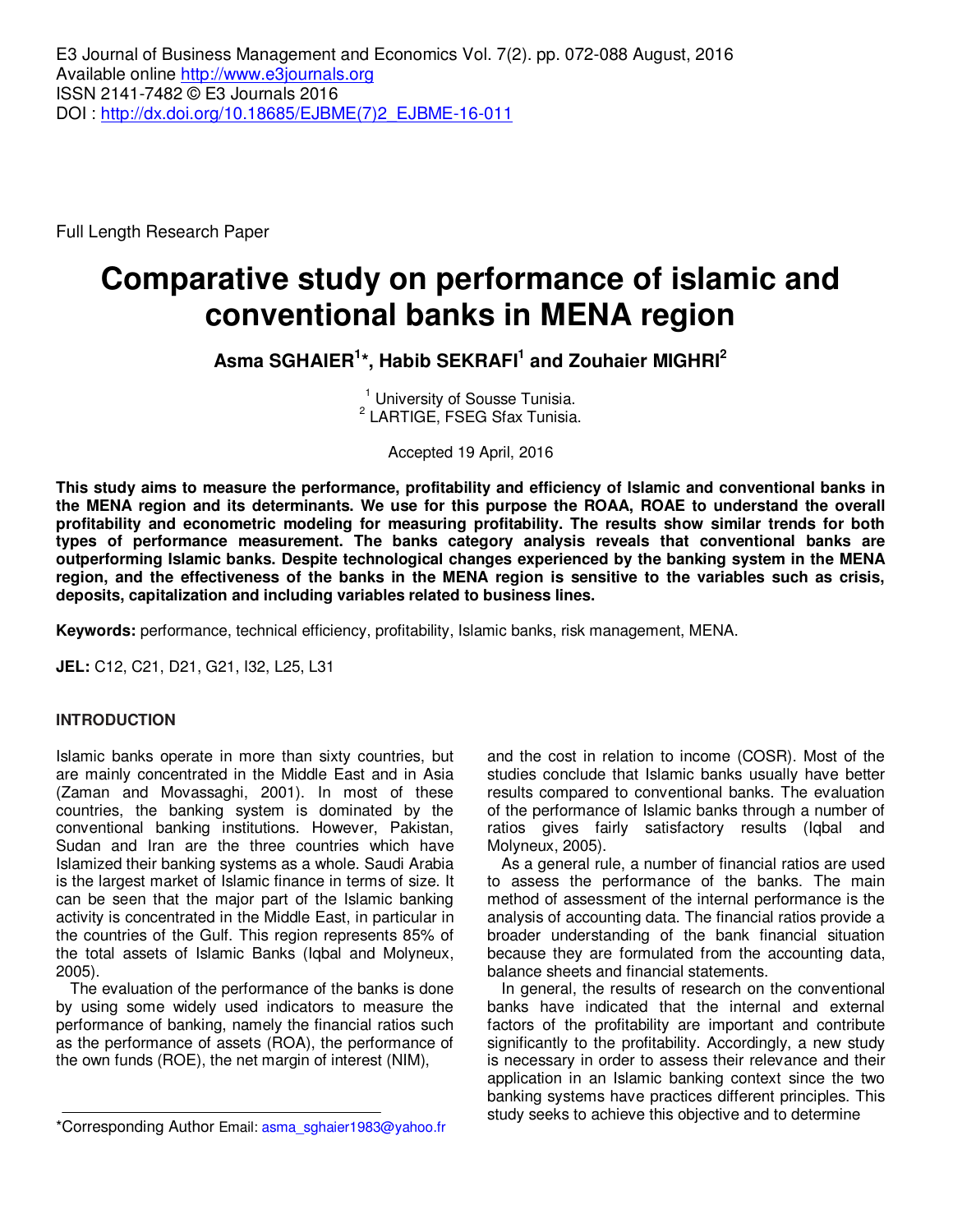the internal and external variables that influence the Islamic and conventional profitability.

We are going to conduct in this study an analysis of the profitability and liquidity for the two types of banks while using the financial ratios and the states of results, then we will estimate an econometric model which examines the impact of the bank profitability on variables such as liquidity, size, total credit and macroeconomic variables such as GDP and the ratio of inflation.

# **Literature review**

Our theoretical analysis has allowed us to conclude that the Islamic banks and traditional banks have different structures of capital and profitability. We are based on the conventional arguments to explain these differences. The review of empirical literature also allowed us to identify the classic determinants (internal) which affect the profitability and efficiency of banking and could explain the differences which exist between the Islamic banks and conventional ones.

Several empirical studies have focused on the comparison of the profitability of Islamic and conventional banks. Some works reveal that the Islamic banks are more profitable (Olson and Zoubi, 2008; Hassoune, 2002; Iqbal, 2001; Rosly and Bakar, 2003). However, other empirical studies found different results (Metwally, 1997; Ahmed and Hassan, 2007; Kader and Asarpota, 2007).

Olson and Zoubi (2008) compared 28 conventional banks to 16 Islamic banks in the region of the Gulf on the period 2000-2005. Their study confirms that the Islamic banks are more profitable. They show that the profitability of the assets and the profitability of equity are significantly higher in Islamic banks. The ratio of net margin (NIM) is two times higher for the Islamic banks than the conventional banks and the difference is significant. Their study also reveals that the Islamic banks pay more dividends to their shareholders than traditional banks. The study of Iqbal (2001) revealed that the Islamic banks record higher profitability of own capital and profitability of assets compared to a reference sample of conventional banks for the period 1990-1998. The study focused on 24 banks from which 12 are islamic from 10 different countries. The study conducted by Rosly and Bakar (2003) has also shown that the profitability of the assets and the profit margin of Islamic banks are higher in Malaysia during the period 1996-1999. However, other empirical studies found different results (Metwally, 1997; Ahmed and Hassan, 2007; Kader and Asarpota, 2007). Metwally (1997) Compared a sample composed of 30 banks, 15 of them are Islamic during the period 1992- 1994. Its results reveal that the Islamic banks do not seem to be very different from their conventional counterparts in terms of assets profitability and the rate of return on the deposits. Based on this empirical literature, the difference in profitability between Islamic banks and

conventional ones could be explained by the difference of these determinants profitability between the two types of banks.

Several researchers have analyzed the role of Islamic banks and this in the framework of 18 countries, between 1993 and 2004 (Čihák and Hessen, 2008). They analyze the financial stability by using the model z-score. Their results indicate an interesting difference in the stability of small and large Islamic banking institutions. It has been found that the smaller banks have proved to be much more stable than those operating at a larger scale. The proposed explanation is that the Islamic banks tend to have difficulties in the monitoring of credit risk when the company becomes larger and therefore more complex. The small banks have a tendency to concentrate on lowrisk investments, while the large Islamic banks perform more risky financing (PLS).

A multitude of authors has analyzed the performance using data from several countries, such Molyneux et al. (1992), Demirgüç-Kunt et al. (1999), Abreu et al. (2002), Goddard et al. (2004) and Athanasoglou et al. (2006), others, such Berger et al. (1987) (the banking system in the United States), Barajas (1999) (Colombia), Mamatzakis and Remoundos (2003) (Greece) and Garcia Herrero et al. (2009) (China) have studied some specific countries data. The analysis of the banking performance determinants; were a fundamental component of research in many countries; have focused on the two categories of banks, on the one hand Islamic (Sudin, 1996; Sanusi and Ismail, 2005; Bashir and Hassan, 2003; Bashir, 2003; Srairi, 2008) and on the other hand, conventional ones (Ben Naceur and Goaied, 2003; Pasiouras and Kosmidou, 2007; Athanasoglou et al., 2008; Rouisi et al., 2008; Srairi, 2008; Olson and Zoubi, 2011; Dietrich and Wanzenried, 2011).

The empirical investigations are based on internal factors related to the specific characteristics of the banks as well as external factors related to the industry and banking with the economy. Generally, the internal factors are related to the management such as the management of the risk, the management of costs, the liquidity, capital, size, etc. Concerning the external factors, they are not controlled directly by the management but by other factors such as: the factors of regulation, competition, concentration, the share of the market, inflation, real GDP and the demand for currency, etc.

Overall, the internal factors which are the most used and which have significant effects on the profitability are: size, capital structure, liquidity of the bank assets, credit risk and the volume of deposit. The external determinants are : competition, concentration, the share of the market, inflation and the real GDP. According to Hasan and Dridi (2010), the crisis has given to the Islamic banks the opportunity to demonstrate their resilience, it has also revealed serious difficulties which must be remedied in order to perpetuate their growth.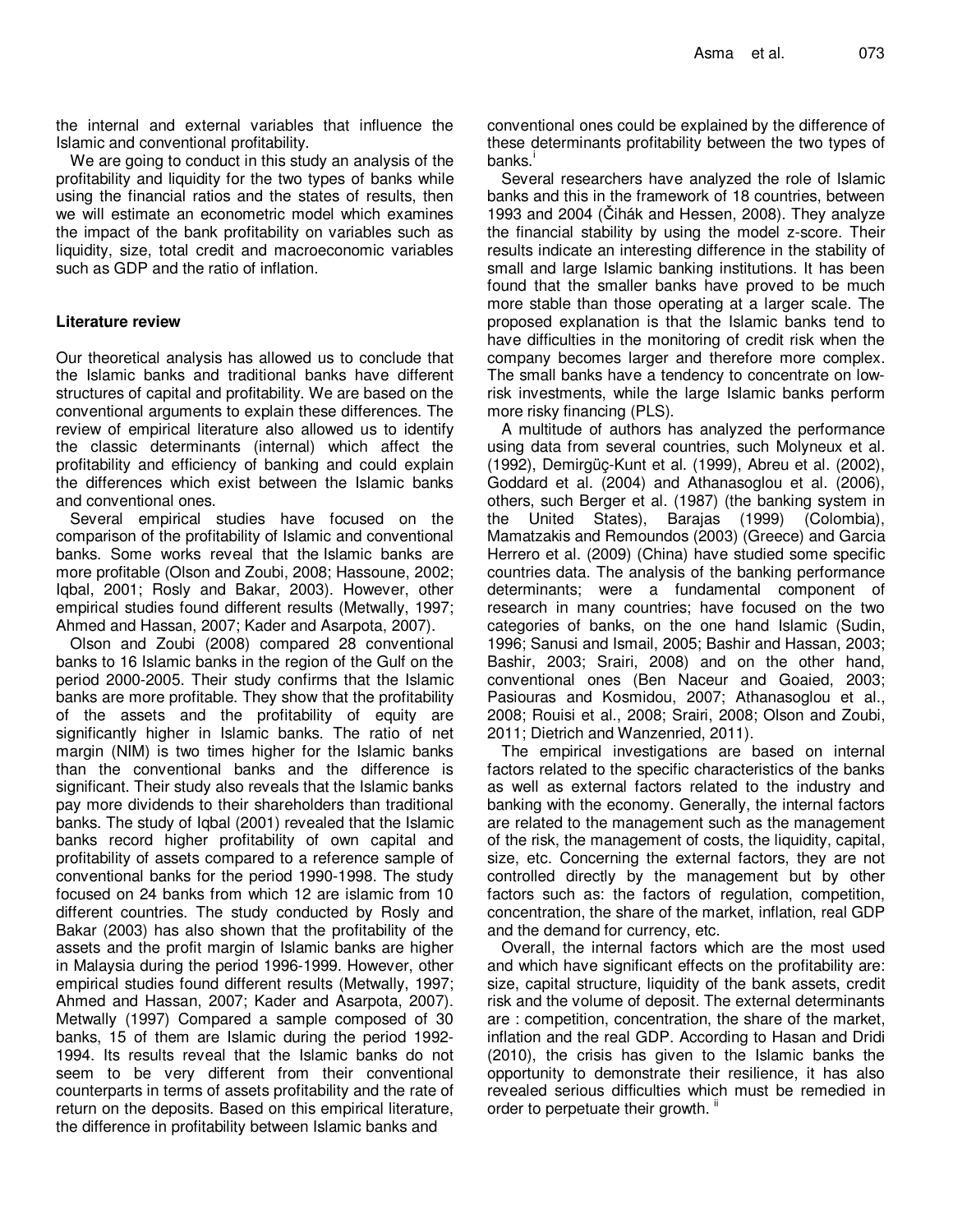**Absence of solid infrastructure for the management of liquidity risk:** Islamic banks having greater recourse to individuals' deposits than conventional banks, they have more stable sources of funding. Meantime, they have serious difficulties in the liquidity management mainly:

- A bit profound monetary market because of the low number of participants;
- The absence of instruments that can be used to guarantee the loans or be rediscounting at the counter of the central bank.

Some Islamic banks have responded by presenting a balance sheet excessively liquid (that is to say with more liquid assets that generate a lower return to loans and to a good number of titles), which sacrifiy the profitability. The Islamic institutions have 40% of liquidity more than their classical counterparts (Khan and Bhatti, 2008). This approach of the liquidity has certainly limited the risks during the crisis, but this is not an ideal solution in normal times. The creation in October 2010 of the International Society of Islamic liquidity has been a step toward a strengthening of the capacity of the Islamic banks to manage the international liquidity. This effort must continue. More generally, the monetary authorities and regulation must ensure the neutrality of the liquidity's infrastructure regardless of the type of bank (for example, developing the sovereign Sukuks, the Islamic obligations, in addition to the conventional obligations and certificates of deposit) and its ability to withstand the difficulties is highlighted during the crisis.

**Need of an institutional framework conducive to the establishments in difficulty:** The existence of a mechanism of cooperation between the supervisory authorities of the Islamic banks in difficulty and the interior of the country, and between them, is essential to prevent any contagion beyond national borders.

**Absence of harmonization of regulatory standards and Accountants:** This has been one of the main problems of the control authorities and actors of the market during the crisis. A problem exacerbated by the lack of uniformity of contracts or financial products. The standards governing the operation of Islamic banks remain fragmented, despite the initiatives of the organization of accounting and audit institutions of Islamic finance. The Office of the Islamic financial services aimed to create international guidance for this sector.

**Insufficient expertise:** The level of expertise within the sector of Islamic finance has not followed the rapid development of this sector. The Islamic bankers as well as the authorities of control and supervision must know the conventional finance in the same way as the different aspects of the Islamic Shariah, given the level of growing sophistication of Islamic financial products. The lack of

specialists also impedes the invention of new products and could hamper the good management of risks specific to the sector. During the financial crisis, the Islamic banks have made their evidence. However, the crisis has highlighted the development remaining to be done. With the reform of the Financial Regulation in progress at the global scale, the time is riped for the Islamic banking control authorities to meet the challenges of the sector.

We will look in our study to internal and the external characteristics. Our choice is justified by the fact that these determinants take into account the specificities of the bank, so we can detect the character "Islamic" of Islamic banks.

First of all, the relationship between the variable size (in terms of total assets) and the variable profitability are an important part of the theory of the firm. In fact, it poses the problem of optimal size of a firm which maximizes the profitability. The impact of size on the banking profitability diverges according to the studies. Dietrich and Wanzenried (2011), Rouisi and al (2010) show that the size positively affects the profitability. Bashir and Hassan (2003) found the same result for the Islamic banks. This may be explained by the fact that the banks of larger size have more possibilities to grant a more important volume of loans and financing to their clienteles compared to banks of small sizes, which increases their profitability of assets. In addition, major banks tend to have the possibility of more diversified portfolios of banking products compared to small banks which reduces their risk. Economies of scale can also result in a larger size. These conditions cause more operational effectiveness for the banks of large sizes. Pasiouras and Kosmidou (2007), Srairi (2008) and Sanusi and Ismail (2005) show that the size negatively affects the profitability. If the bank's size exceeds at a certain level, profitability will decrease. In contrast, the study of Athanasoglou and al (2008) reveals that the size of the bank has no effect on the profitability. This result shows that the banks of small size are usually trying to grow more quickly, even to the detriment of their profitability. In addition, the banks newly created are not particularly profitable, even not profitable at all, in their first years of operation since they put more emphasis on the increase in their market share, rather than on the improvement of their profitability.

The liquid assets also determine the profitability of banking. The excess liquidity negatively affects the banking profitability because of the opportunity cost of the money inactive. The Liquidity plays a major role in the management of a credit institution. The empirical studies confirm the negative impact of the liquidity of the assets on the profitability of Islamic and conventional banks (Srairi, 2008; Sanusi and Ismail, 2005; Bashir and Hassan, 2003; Bashir and Hassan, 2003; Bashir, 2003; Dietrich and Wanzenried, 2011; Rouisi and al, 2010; Pasiouras and kosmidou, 2007; Naceur and Goaied 2003). The ratios of the more used to measure the liquidity of the assets are the ratio of "total loans/total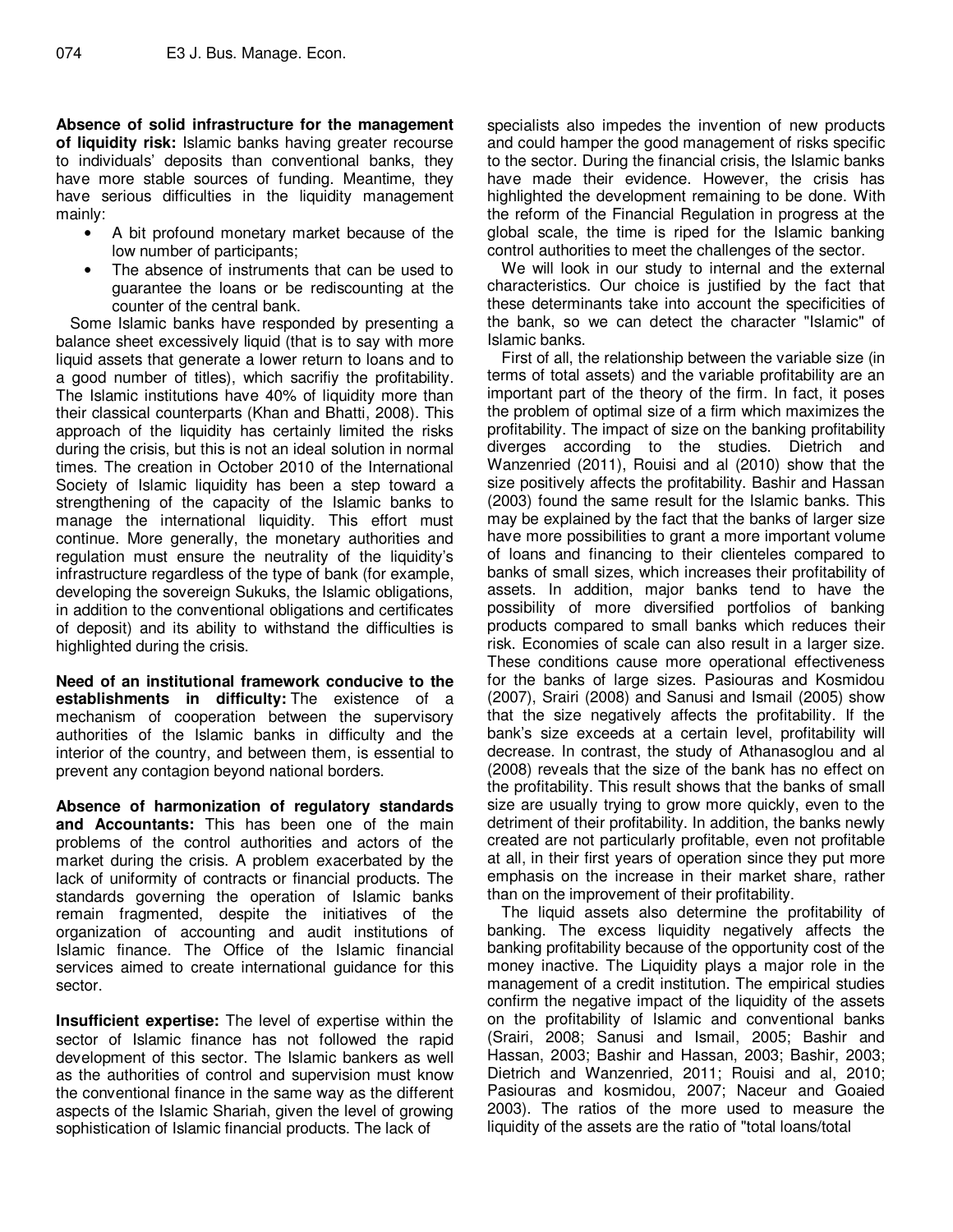assets" and the ratio of "liquid assets/total active" (i.e., both the ratios ROA and ROE).

Other studies found that the credit risk negatively affects the profitability of banks. Olson and ZOUBI (2011), Srairi (2008), Rouisi and al (2010) and Dietrich and Wanzenried (2011) show that the credit risk negatively affects the profitability of the assets of conventional banks. The capital ratio also determines the profitability of banking. The financial theory suggests that the firms the more indebted realize higher profitability of own capital. The impact of the capital ratio on the banking profitability is different according to the studies. Olson and ZOUBI (2011) show that the level of own capital negatively affects the profitability of own capital. Rouisi and al (2010), Athanasoglou and al (2008), Olson and Zoubi (2011) show that the capital has a positive effect on the profitability of the assets of the banks and the net margin. The study of Olson and ZOUBI (2011) reveals that the volume of deposits positively affects the profitability of the assets of Islamic banks. The study of Dietrich and Wanzenried (2011) reveals that the volume of deposits has a significant impact on the negative profitability of assets and the ratio of net margin of conventional banks.

This effect is noticed primarily during the period of crisis. The Swiss banks have not been able to convert the significant amount of deposits in the assets that generate income during the period of the crisis. Based on this empirical literature, the difference in profitability between Islamic banks and conventional could be explained by the difference of these determinants of profitability between the two types of banks.

# **SAMPLE, VARIABLES AND RESEARCH METHODOLOGY**

### **Sample**

In our construction of the sample, we have considered MENA countries for which the banking data are regularly published for the period 2005-2011.

The results of research on Bankscope have given us 158 Islamic banks. The unavailability of the data has forced us to limit our analysis to 52 Islamic banks and 132 conventional banks. We have retained only the banks 100% Islamic. We have eliminated the "Islamic Windows". The banks classified "Islamic" by "Bankscope" but do not have an advisory committee of Shari'a on their Internet sites are also eliminated.

The availability of useful statistical data, constitutes a necessary condition to conduct empirical and analytical studies in any field. Our study focuses on the case of Islamic banks. The observation of this object of study is not an easy undertaking because of the non availability of statistical data. First, there is little databases, specialized or general, providing information on the Islamic banks.

The famous databases, such as DataStream or Bankscope, certainly, provide some data on these institutions (ROA, ROE,…), but a few variables needed in our study were not available for some banks. Secondly, the annual reports of banks are not always available. Even the major Islamic banks do not have a complete series of annual reports.

There are limits related to the lack of standardization of financial statements of Islamic banks. In effect, these banks are not yet using a unified accounting and unique code of communication and disclosure of financial statements (like the conventional banks). As well, annual reports can vary considerably from one bank to another, both in their presentation and in the terminology used. For this reason the choice of our sample is limited even a period according to the availability of data and annual reports.

### **The period of the study**

The initial idea of this research was to investigate a sample of Islamic banks on a period of at least ten years. In effect, the data on the conventional banks are available and for a large period. Similarly, this period of study makes our analysis rich enough and allows us to achieve results that are representative of the strategies and current trends of banks. Several elements have led us to come back on this choice.

First of all, most of the Islamic banks have been created only recently, in the years 2000. Several of them have not launched their activities for than 2005. In addition, for banks which existed before the year 2005, several annual reports were missing; which elsewhere indicates the problem of the transparency of Islamic financial institutions. The preceding elements have forced us to limit period of study between 2005 - 2011. This period is of a great interest.

The period of our study can be considered as relevant since when we compare our analysis to other research dealing with the Islamic banks, we find it among the longest (7 years). The other researches do not exceed a single year, two or three years at the maximum. In addition, the period 2005-2011 has experienced several important financial events including:

- 2007: The financial crisis has recorded tensions on liquidity;
- 2008: The liquidity crisis purely financial, evolves toward a crisis of confidence, paralyzing all banks toward a crisis of the real economy;
- 2009: The subprime crisis has spread to all sectors of the Finance and the real economy, the first measures of the public authorities arise to stem the crisis;
- 2010: the influx of cash fact fear the outbreak of new bubbles in the real estate, the scholarships, the borrowing of States it is the financial crisis in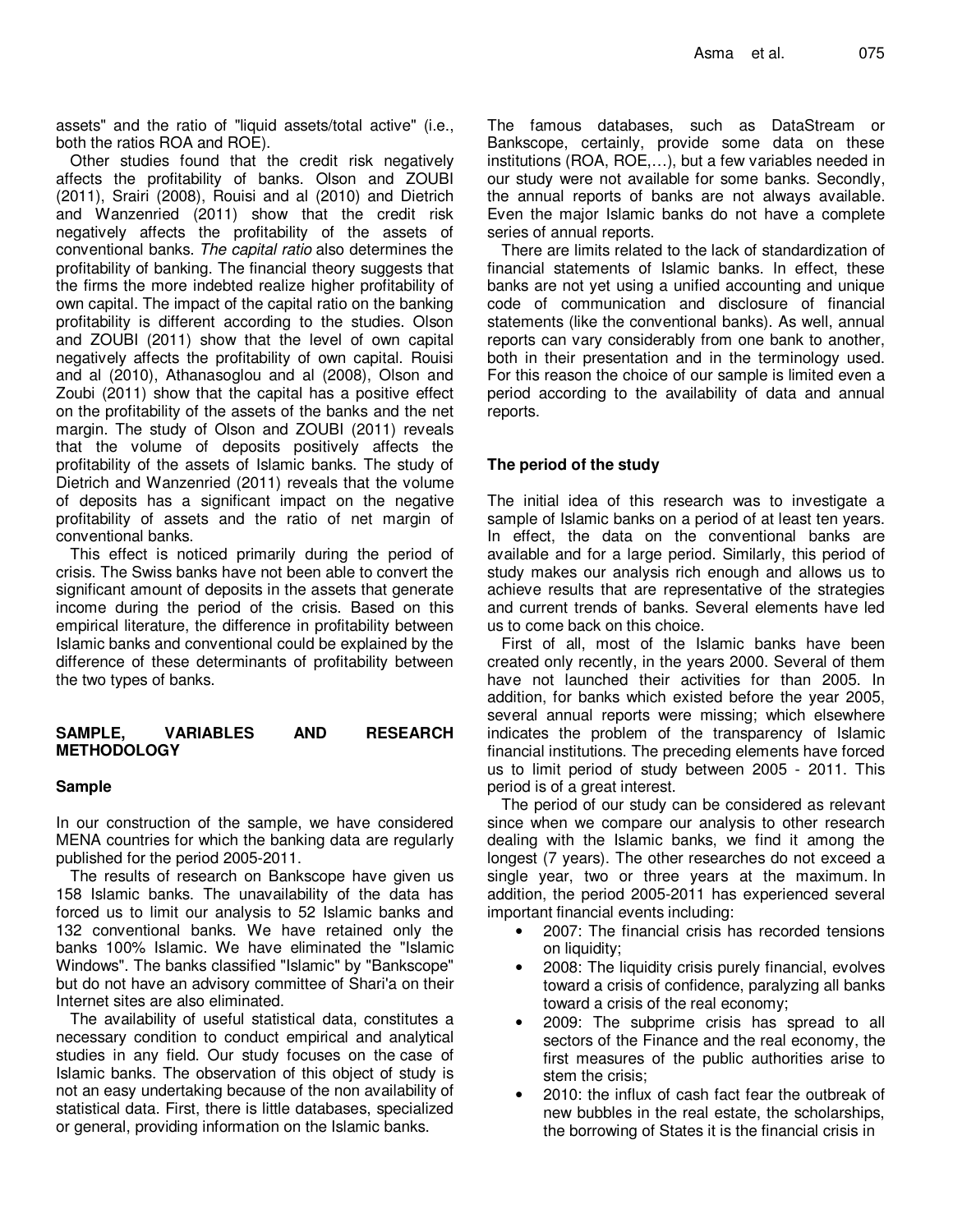

**Figure 1.** theoretical framework of assumptions of our research

the background (Boyer.r, Dehove.M and Plihon.D, 2010).

Our analysis focuses on the period of crisis of "Supbrimes" (2005-2011): The economic crisis which has shaken the finance and more widely the world economy between 2007 and 2010. In this context, several authors are interviewed on the performance, and the potential of Islamic banks. They have revealed that they have effective instruments to build a sustainable financial system with less debts than the conventional finance (Fredj, 2011) and it is today a source of reform of the conventional finance (Walter, 2008; Herlin, 2009). It has been able to escape the crisis (Boumendjel, 2009; Boumendjel, 2009; Rezaïguia, 2009; Plantrou, 2011; Hamza, 2012; Guermazi-Bouassida, 2012; Fredj.I, 2012; etc.) and even, otheres have led to the conclusion that the Islamic finance could be an alternative to the conventional finance (Mostefa, 2009; Latrache, 2010; Jwabeur, 2010; etc).

# **Source of data**

We have had recourse to the database " Bankscope" to collect accounting, financial and managerial data about the banks of our sample. This basis for the quasi-totality of banking firms in the world. It includes the balance

sheet data, the states of results, the activity reports, annual reports and abstract reports of the banks in question. These various reports are downloadable directly from the Internet site of the database. The data that we have collected cover the period 2005-2011, 7 years.

For our sample, we have selected all banks for which the data are available and we then excluded the firms for which the data are missing. After reprocessing, our sample consisted of 184 banks (132 conventional banks and 52 Islamic banks) in 11 countries in MENA region. For our period of analysis of 7 years, we have collected 1288 observations. These panel data allow us to take advantage of the double individual dimension and temporal available information. We note that, all amounts are expressed in thousands of US dollars (MUSD). To convert currencies has used the exchange rates of the 31/12 of each year.

#### **Research hypotheses**

The model of banking profitability will be estimated for the two types of banks. For this, we will first test the assumptions below (see figure 1)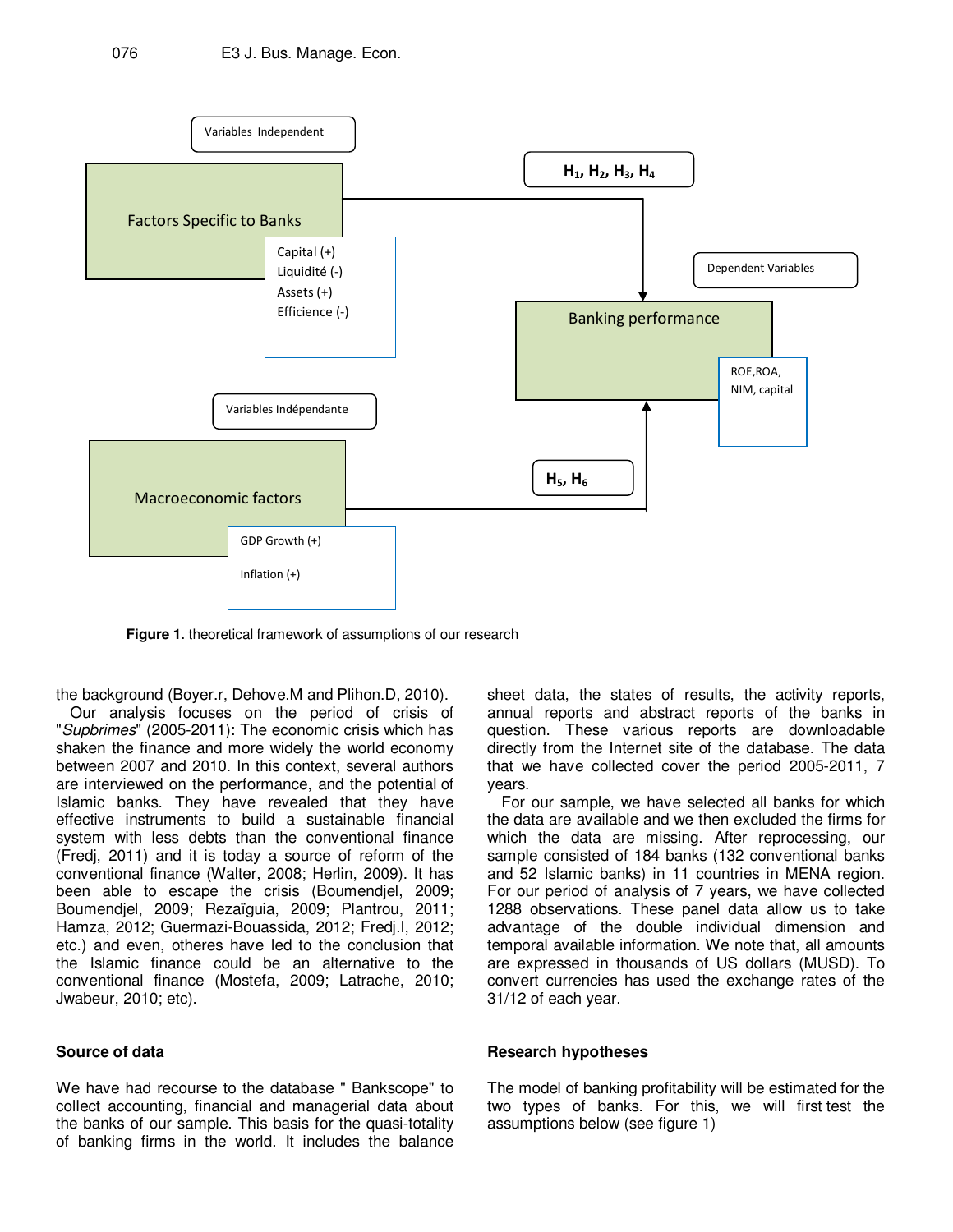**The variables Description Marking Expected effect A. Dependent variable** Return on average assets ROA Return on Average Equity **ROE** Net non-Ineterest Margin NIM **B. Independent Variable Specific to banks Assets Quality Loans Loans Loans Loans Reserves/Gross Loans LLC CLL Reserves LOANS Capital** Equity To Toal Assets EA Positive **Efficiency** Cost to Income Ratio COSR The negative COSR The negative **Liquidté** The negative Net loans to total assets Nthe Net Physics The negative **Macroeconomic policy GDP Growth GDP Growth GDP Growth GDP Growth GDP Growth Inflation** Consumer Price Index **Icc Positive** Positive

**Table 1.** Definitions, notation and expected effect of the explanatory variables of the banking performance

Sources: MELATY BINTI Ghazali, 2008: "The bank-specific and macroeconomic determinants of Islamic Bank Profitability: Some International Evidence."

- H1 **:** The performance is positive and the relationship with the ratio of EA is significant.
- H2 **:** The LLR ratio (loan loss reserve) is positive and the relationship is significant with the performance measures.
- **H3** : The performance is significantly negative with the COSR (cost to INCOM Ratio).
- H4 **:** a significant and positive relationship between the net ratio loan, total assets (NLN) and the ratio of performance.
- H5 **:** a link significantly positive between performance and the GDP growth.
- H6 **:** a link significantly positive between performance and the inflation.

# **Model and variables:**

The mathematical formulation of the model is the following (see table 1):

Profitability<sub>i,t</sub>

$$
= \beta_0 + \beta_1 LLR_{i,t} + \beta_2 EA_{i,t} + \beta_3 COSR_{i,t} + \beta_4 NLA_{i,t} + \beta_5 GDP_{i,t} + \beta_6 CPU_{i,t} + \mu_{i,t} + \varepsilon_{i,t}
$$

With:

- **Dependent Variable:**
- $\triangleright$  Profitability = ROA or ROE.
- Independent variables:
- $\triangleright$  LLR = loan loss reserves to gross loan ratio
- $\triangleright$  EA = Total equity to total assets ratio
- $\triangleright$  COSR = Cost to Income Ratio
- $\triangleright$  Nthe = Net loans to total assets ratio
- $\triangleright$  GDP = GDP growth rate
- $\triangleright$  CPI = Consumer Price Index

## **RESULTS AND INTERPRETATIONS**

#### **Analysis of the profitability and liquidity of the two types of banks:**

The following chart traces the evolution of the index (NIM) of the banking sector in the countries of the Gulf (see figure 2).

We note that the ratio of NIM has marked a decline since the 2009; while this ratio has increased since 2008 for the conventional banks has started to decrease since 2011. Table 2 outlines the statistics of profitability ratios and shows us the evolution of profitability ratios as well as the variables of liquidity.

The Islamic finance has been a fast-growth sector in the MENA region (as shown in table 2). The assets, deposits and the indicators of funding have all increased rapidly in the region between 2005-2011. However, the rate of growth has significantly decreased in the period 2007-2008, it may be justified by the financial crisis. Even with this moderation that affects the Islamic banking performance, it remains higher than the conventional banks during the same period. The negative effect of the crisis is passed on to the Islamic banks in 2010. To locate the profitability of Islamic banks, we have adopted a methodology in which we compare the average of the ratios of profitability and liquidity of Islamic banks in a country with its similar in another country. The key ratios selected for this analysis are the following: assets, equity, EA, ROA, ROE, NLAR, COSR, LaCDSF.

The ratio of return on assets (ROA) significantly decreased for the Islamic banks in all countries of MENA and this from the year 2007 compared to 2006; where this value has increased up to reach -0.7%. Since 2006, the ROA has been declined in most countries except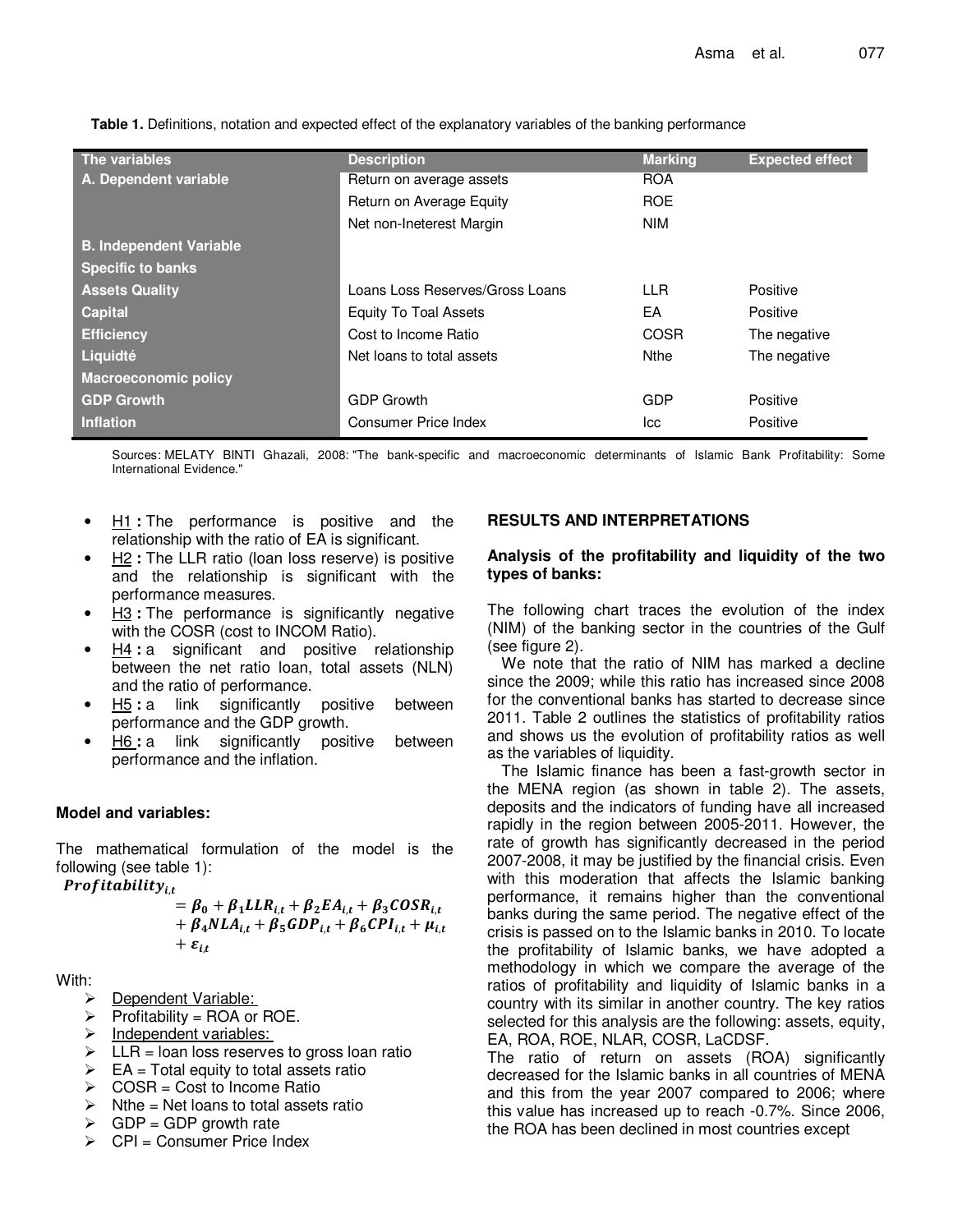

**Figure 2.** Evolution of the index (NIM) of the banking sector in the region CCG (Source: Timucin Gear, Emmanuel F Volland and Nadim Amatouri 2013)

|      | <b>Assets</b>             | <b>Equity</b> | EA    | <b>ROA</b> | <b>ROE</b>    | <b>NLAR</b> | <b>COSR</b> | <b>LaCDSF</b> |  |  |
|------|---------------------------|---------------|-------|------------|---------------|-------------|-------------|---------------|--|--|
|      | <b>Conventional banks</b> |               |       |            |               |             |             |               |  |  |
| 2005 | 6 030 842,16              | 753 264,96    | 12.49 | 2.74       | 14.05         | 46.04       | 47,01       | 54,53         |  |  |
| 2006 | 7 465 520,25              | 889 124.57    | 11,91 | 2.33       | 15.43         | 47,22       | 49,85       | 53.90         |  |  |
| 2007 | 10 205 989,05             | 1 177 359,90  | 11.54 | 2.05       | 11.61         | 48,80       | 49.32       | 51.79         |  |  |
| 2008 | 11 274 716,54             | 1 254 070,89  | 11,12 | 1.57       | 9.93          | 50.89       | 55,97       | 51.50         |  |  |
| 2009 | 21 391 264,88             | 2 375 420,69  | 11,10 | 1.70       | 11.76         | 51.35       | 55.64       | 49.38         |  |  |
| 2010 | 23 724 636,05             | 2 674 663,16  | 11,27 | 2.01       | 15.29         | 60,54       | 70.49       | 62.13         |  |  |
| 2011 | 27 535 294,64             | 2 671 171,01  | 9.70  | 2.34       | 17.75         | 77.34       | 95.07       | 79.67         |  |  |
|      |                           |               |       |            | Islamic banks |             |             |               |  |  |
| 2005 | 2 337 261,51              | 483 884,13    | 20.70 | 5.90       | 19,55         | 47.30       | 48.86       | 61,17         |  |  |
| 2006 | 2 921 718,96              | 621 747,76    | 21.28 | 5.04       | 18.28         | 44.35       | 52.76       | 71,54         |  |  |
| 2007 | 3 937 317,02              | 807 086,21    | 20,50 | 5,30       | 18,54         | 44.24       | 45,86       | 68,86         |  |  |
| 2008 | 4 664 139,13              | 901 032,31    | 19,32 | 2.00       | 11.20         | 44.65       | 60.07       | 56,80         |  |  |
| 2009 | 22 040 953,87             | 3 168 920,08  | 14.38 | 0.26       | 4.85          | 42,31       | 65,83       | 54.41         |  |  |
| 2010 | 23 403 963,56             | 3 292 779.35  | 14.07 | $-0.36$    | 3.55          | 41,13       | 70.62 Item  | 69,42         |  |  |
| 2011 | 23 431 610,73             | 3 296 987,91  | 14.07 | $-0,70$    | 2.82          | 41.02       | 73,44       | 59,53         |  |  |

**Table 2.** The statistics of (The / TA), EA, (ROA) and (ROE) By years

Jordan, Qatar and the United Arab Emirates where it had slightly increased in 2007 before falling again in 2008.

However, in 2009 the ROA has greatly decreased in most of the countries, but in a very divergent. Way it has reached -7% to Bahrain and - 2.1% in Kuwait. It decreases, but remains positive at 1.7% in the E.A.U and -1% in Saudi Arabia. However, it has increased by more

than 4% in Qatar during the same year. By contrast, the ROA has increased in the conventional banks and this was from the year 2006 up to 0.234 with a low decrease between the period 2005 and 2006.

The use of the assets is defined by using the ratio of the equity/total assets (EA) which was positive but in progressive decrease from 2006 in most of the countries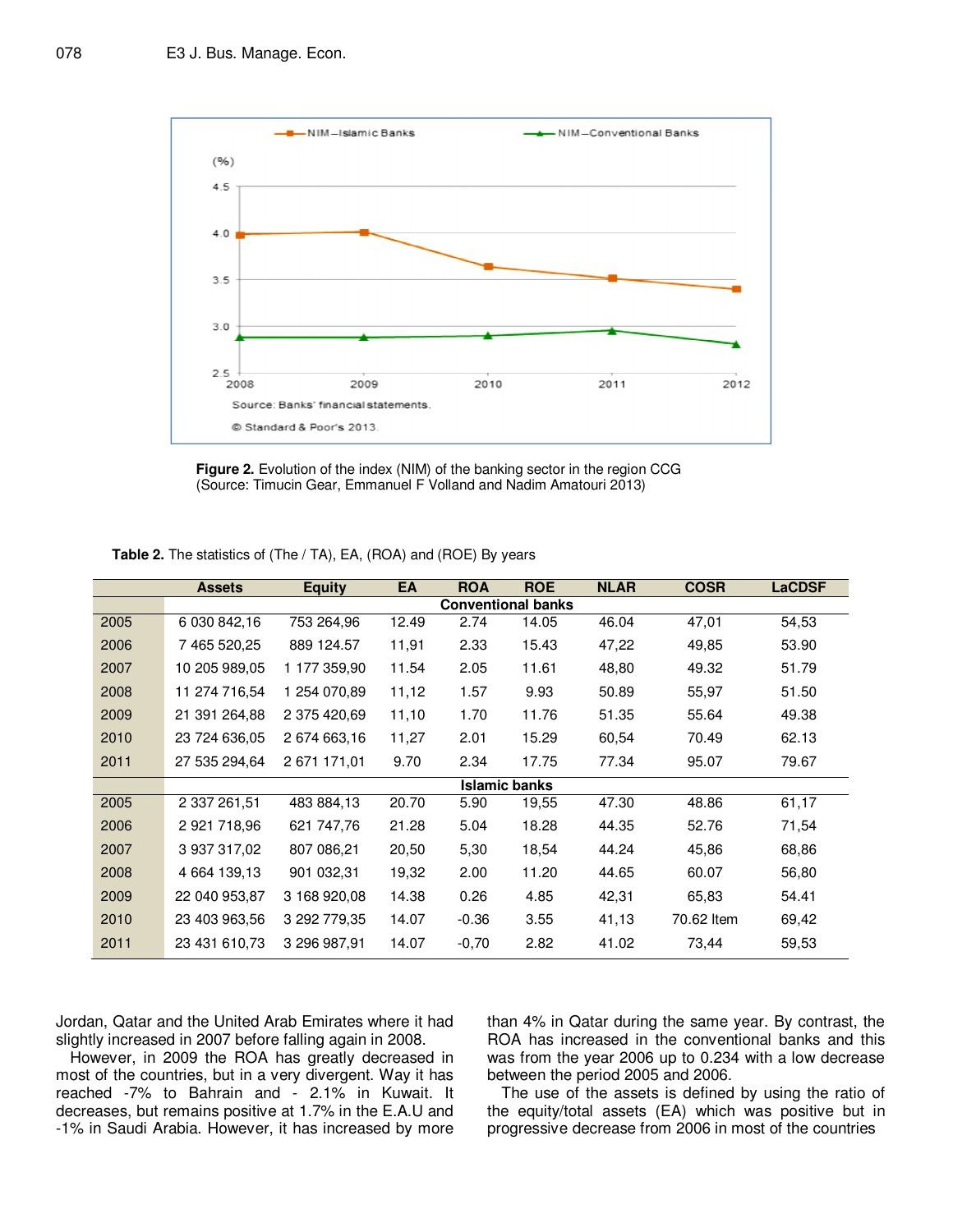in our sample and this was true for the two types of banks. The rate of use of the assets E/A for the MENA region was 12.5% for the conventional banks and 20.7% for the Islamic banks in 2005. For the Islamic banks, a high rate of use of the assets is an indicator of the nature of participation in the profits for the deposit contract between the Islamic banks and their depositors (Mudharaba accounts-based).

The rate of use of the assets has increased in 2009 in most of the countries. It has strongly increased in Saudi Arabia (75.6%) and Bahrain (73%), but decreased significantly in the United Arab Emirates (68%). This indicates a prudent attitude of Islamic banks after the crisis of the real estate market. The increase in the proportion of liquid assets and the decrease in the overall demand for credit have contributed to reduce the use of assets by Islamic banks in the United Arab Emirates. On the contrary the banks in Saudi Arabia and Bahrain have a growth in their banking sectors.

The ratio of net operating income in relation to the total assets (ROA) of Islamic banks was very variable depending on the country. The lowest ratio, among the Islamic banks, was raised in Saudi Arabia. We also note the strong decline in this ratio in the Islamic banking sector of Bahrain in 2009.

The performance of equity (ROE) is measured by the net profit of the total of own funds. It varies in a remarkable way in the conventional banks and even in the Islamic banks, but in general it is remained high even during the global financial crisis, and despite that the world classic banking sector has been hit hard. For example, the ROE of Islamic banks in the United Arab Emirates in 2008 is approximately 15%, and it was the highest value in the region compared to other countries. During the same year, the value of ROE of the Islamic banks of Bahrain has been estimated by 7.2%, Egypt approximately 0.1%, Jordan 14.4%, Kuwait 8.2%, Qatar 11.9%, Saudi Arabia 10.7%, and Yemen 7%. However, the situation has changed in the MENA region in 2009, when the ROE of Islamic banks has declined in most countries and in a remarkable way.

The variation of the data of the ROE ratio for the years 2005 to 2011 shows us a convergence model according to the country by years. This may be due to the moderating effect of the financial crisis; or it may reflect a growing integration of the competition between these countries. The ROE became negative to Bahrain and Kuwait while it is positive in the other countries despite its decrease. The Islamic banks in Qatar have experienced an increase in ROE. The question which arises is "Why the Islamic banking sector has behaved differently in different countries during the stressful period in 2009 while they were converging in the performance sooner? "(Salman, 2011)<sup>ii</sup> It is a question of an important research that may give an idea of the importance of various aspects of the stability and growth of Islamic

finance which requires a full-fledged research in the future.

The value of ROE is negative in Bahrain which leads us to say that a large number of small banks with low capital have reduced their ability to diversify to reduce their

capacity to absorb the losses. In the case of Kuwait, the ROE is also negative and this is despite the strong capitalization of banks (Salman, 2011). The best performance is marked in the United Arab Emirates in 2009 compared to that found in Bahrain and Kuwait. This may be explained by the support to the areas by liquidity provided by the central bank of the United Arab Emirates.

Another dimension of the evaluation of performance is carried out through the examination of the structure of revenues and expenditures. The results show, for some countries, the distribution of total income in operating revenue and non-operating and the distribution of total income in its uses: fresh, provisions and profits before taxes.

The proportion of net operating income in the total income is the highest for Saudi Arabia and the lowest for the Bahrain. Operating expenses as a percentage of the higher incomes are marked in Bahrain and the lowest in Saudi Arabia. This may be due to economies of scale achieved by the largest Islamic banks in Saudi Arabia, by opposition to those of smaller sizes in Bahrain. Thus, liquidity saves the greater value to the United Arab Emirates and the smallest in Bahrain. These structures of revenues and expenditures have implications on the profits. The profit before tax was the highest in Saudi Arabia and the lowest in the water.

The results also show the yields on assets of Islamic and conventional banks. The data show that the ROA of the two categories of banks are positively correlated. In 2007, the yields of the assets of the conventional Bank were higher than that of the Islamic Bank in four countries and were nearly equal in the other countries. In addition, there was a great diversity in the performance of assets between countries in 2007. However, this variation is reduced in 2009 in all countries and both the Islamic and conventional banks.

In 2007, the ROE of the Islamic Bank was higher than the performance of the own capital of the conventional bank. In addition, the variation in ROE of the conventional bank has increased in 2008 compared to 2007, while it declined in the Islamic banking sector.

The ratio of operating result to the assets of the Bank has been higher for the conventional banks compared to the Islamic banks in 2007, and it remained high in 2008 and up to the end of our period of study. However, for this ratio, the difference between Islamic finance and conventional is reduced in 2008 compared to the previous year.

The ratio of the assets of the bank (which is the same as the rate of use of the assets) was significantly higher in the Islamic banking sector than in the conventional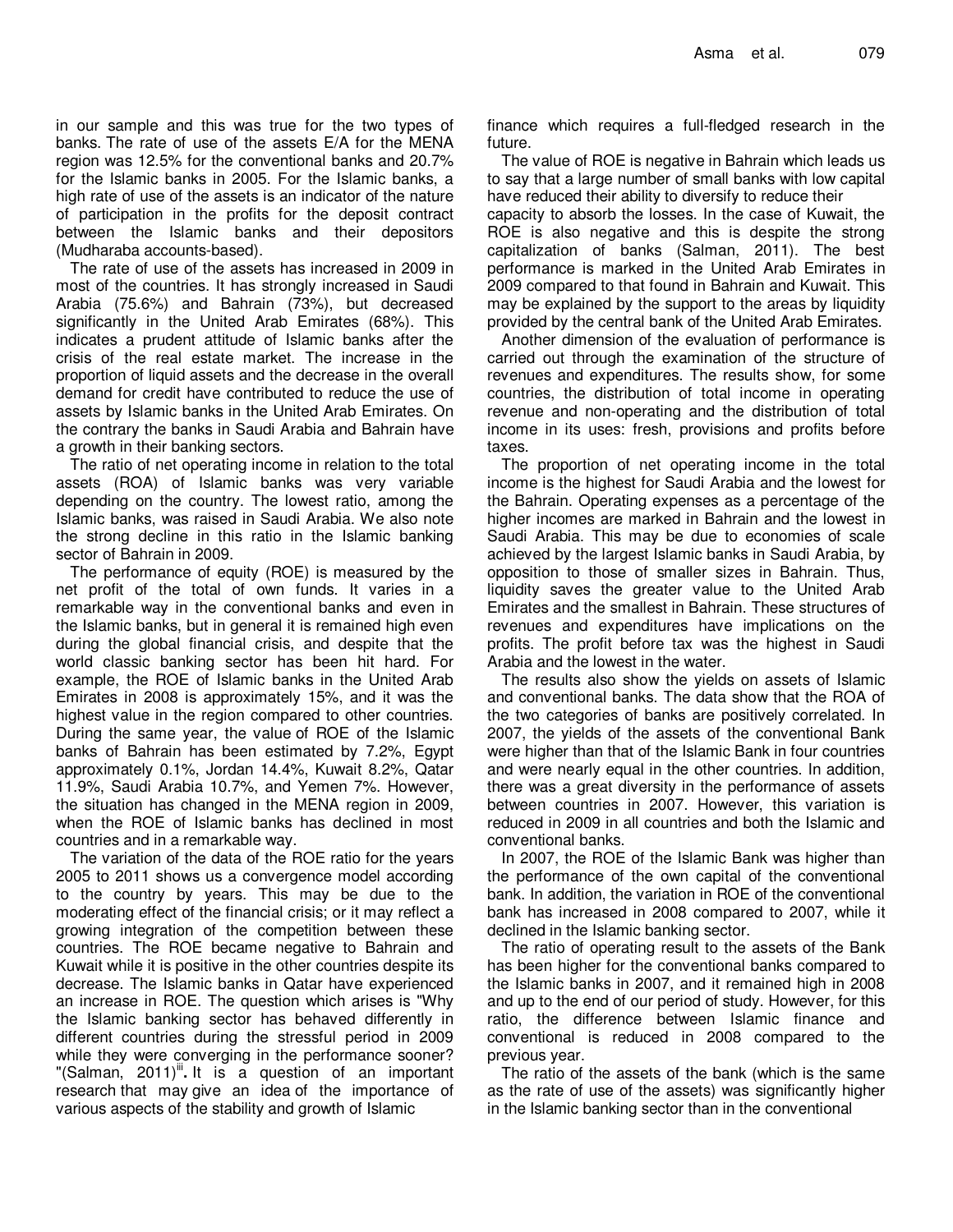banking system in many countries in the course of 2007 and it has remained as well in 2008.

### **Modeling and analysis of the banking performance**

According MELATY BINTI Ghazali (2008), the performance of the assets (ROA) is considered one of the most relevant measures in order to measure the performance of the banking sector. It shows a capacity acquired by the Directorate to acquire deposits at a reasonable cost and to invest in profitable investments. This is reflected in the ROA, since the investments and loans are the largest part of the bank assets, while the interest on the loans are similar to the greater part of the turnover and the performance of the bank (Simpson and Kohers 2002). Some studies even go so far as to argue that ROA is the "financial indicator the more important in the banking sector" (Reger, Duhaime and Stimpert 1992 : 195). The ROA has the advantage to be used for small businesses; which have a very small base of own capital; in this case the ROE can be a little misleading by report to ROA (Reger and al, 1992). ROA is considered as being strongly correlated with ROE in the banking sector, where both give the same indication of the variation of the financial performance, but differ in magnitude (Simpson and Kohers 2002, Castelli, Dwyer and Hasan 2006, Karr 2005).

Houcem Smaoui and Ines Ben Salah in their work provided a new definition of "Profitability of Islamic Banks in the GCC region", the performance of equity (ROE) as one of the measures of performance the most commonly used in the banking system. It can be used in most of the researches on the financial performance as well as reports of analysts and the financial results of the company (Lindblom and Von Koch 2002). It is also regarded as a simple method to calculate and measure past performance while giving quite a good indicator of the prospects ROE (Wilcox, 1984). Hopkins et al. (1997) asserts that the most reliable measure of the performance of any financial institution is the ROE. It also contributes to compare banks whatever their size and their different structures. The use of this ratio as a measure, is based mainly on the assumption of "creating value for the customer is positively correlated to the financial performance [measured in RE] of the Bank" (Lindblom and al, 2002, p 48).

The limits of the use of the ratio of ROE is that this measure may lead to erroneous results due to differences in size between the undertakings in respect of the credit risk (Lindblom et al., 2002). Another limitation is the fact that minor differences in the account types are ignored, such as the different types of deposits or loans, or change the benefit margins (Avkiran 1997). Another limit of ROE is that it does not take account of the cost of capital in its calculation (Fraker 2006).

Given these limitations, we propose in this paper an econometric modeling different from the performance. The Panel data, by their double individual dimension and temporal, offer new prospects in applied economics. In particular, they make possible a better representation of the behavior of individuals (regions, countries, etc..). It has become customary to specify the econometric models on microeconomic foundations, and work on panel data. Also it is important to well identify the characteristics. In effect, the richness, the density of this information generate benefits to this type of modeling.

According to the literature review, the variables most used are grouped under various categories:

- The variables of profitability: ROA, ROE.
- Variables of capital adequacy: equity/total assets, equity/liabilities and equity/loans.
- Variables of liquidity: interbank Ratio, Net Loans/total assets, net loans/deposits and Short term funding, Liquid Assets /dep and ST Funding and liquid assets/total Dep.
- Variables of efficiency: Cost to Income Ratio and recurring earning power.
- Variables concerning the quality of assets: total assets and loan loss reserve/Gross Loans.

We note that all of the explanatory variables in the model before are delayed for a period, which considerably reduces the possibility of their being endogenous to the measures of profitability. This model of profitability is estimated by using the estimating technique of Prais-Winston which produces the panel corrected errors standards (PCSE) and considers the panel data linear. During the calculation of standard-error and the estimation of variance-covariance, the disturbances are assumed to be heteroscedastic and simultaneously correlated in this panel. In econometrics, the estimate of Prais-Winsten is a procedure designed to take into account the correlation of Time Series of the type of Ar (1) in a linear model. It is a modification of Cochrane-Orcutt estimate in the sense that it does not lose the first observation and led to greater effectiveness. Patrick Sevestre (2002) considers the following model:  $y_t = \alpha + X_t \beta + \varepsilon_t$ 

With:

- $\bullet$   $y_t$ : represents the time series at time t,
- $\beta$  : a vector of coefficients,
- $X_t$ : is a matrix of the explanatory variables,
- $\varepsilon_t$ : is the error term
- The error term can be correlated in time series as follows:
- $\varepsilon_t = \rho \varepsilon_{t-1} + e_t$ ,  $|\rho| < 1$ ; With  $e_t$ : represents the white noise.

In addition to the transformation of the Cochrane-Orcutt procedure is:

 $y_t - \rho y_{t-1} = \alpha(1-\rho) + \beta(X_t - \rho X_{t-1}) + e_t$ 

For  $t = 2.3, ..., T$ , the method of Prais-Winsten made a reasonable transformation for  $t = 1$  in the equation below: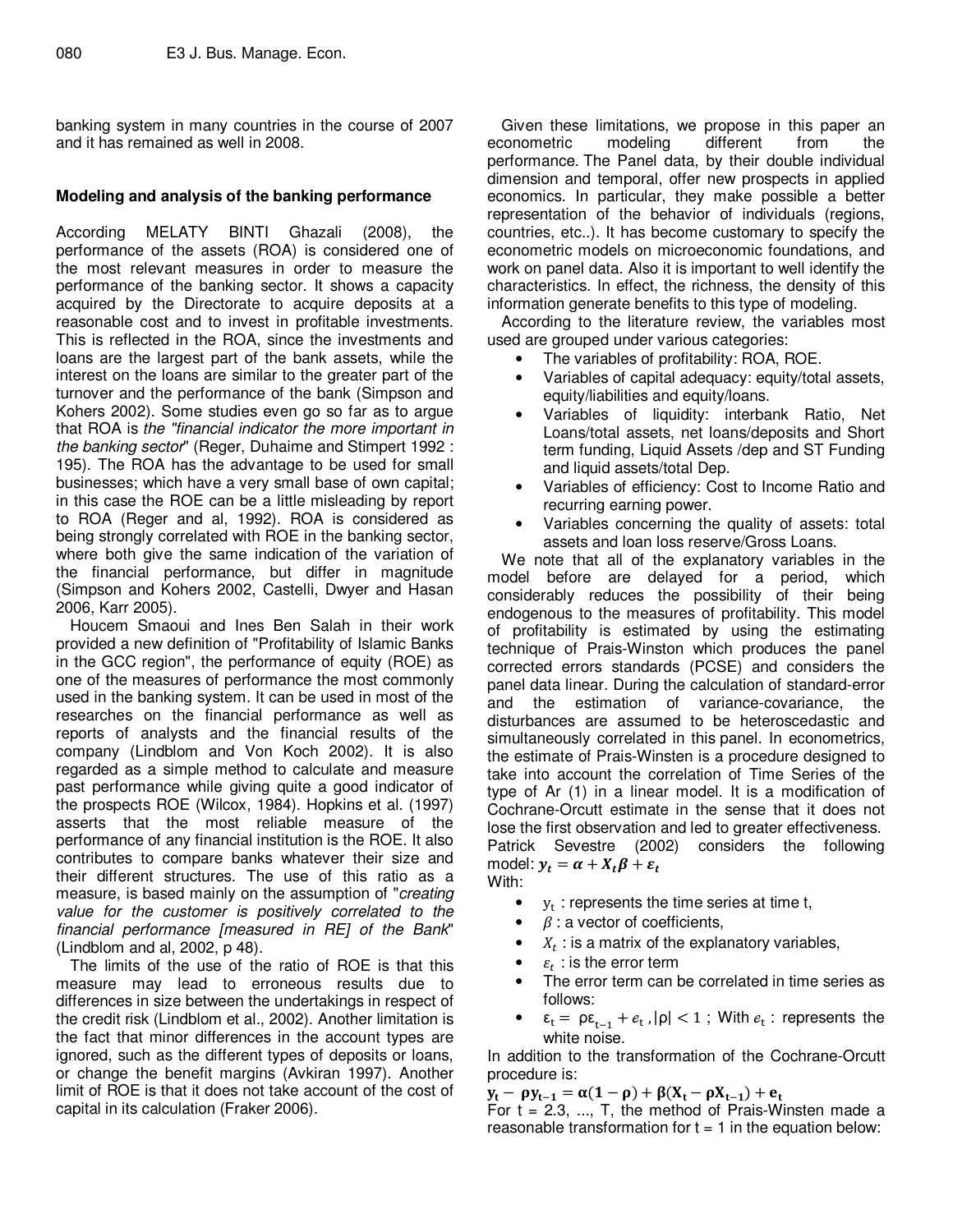$$
\sqrt{(1 - \rho^2 y_1)} = \alpha \sqrt{1 - \rho^2} + \left(\sqrt{1 - \rho^2 X_1}\right) \beta + \sqrt{1 - \rho^2 e_1}
$$
  
Then the estimation of the MCO is made

Then, the estimation of the MCO is made.

According to Patrick Sevestre (2002), "In taking up the suggestion made by Lillard and Willis (1978) in the framework of the model of composed errors, can be applied to this model the transformation proposed by PRAIS Winsten and to eliminate the autocorrelation of the disturbances, i.e. to make the estimate of a compact manner, it is more appropriate to look at the function of self-covariance of the error term considered in the above model":

$$
cov (\varepsilon_t - \varepsilon_{t+h}) = \frac{\rho^h}{1 - \rho^2} \quad pour \ h = 0, \pm 1, \pm 2, ....
$$

SEVESTRE has written the matrix variancecovariance  $\Omega$  as follows:

$$
\Omega = \begin{bmatrix} \frac{1}{1-\rho^2} & \frac{\rho}{1-\rho^2} & \frac{\rho^2}{1-\rho^2} & \cdots & \frac{\rho^{T-1}}{1-\rho^2} \\[1.5ex] \frac{\rho}{1-\rho^2} & \frac{1}{1-\rho^2} & \frac{\rho}{1-\rho^2} & \cdots & \frac{\rho^{T-2}}{1-\rho^2} \\[1.5ex] \frac{\rho^2}{1-\rho^2} & \frac{\rho}{1-\rho^2} & \frac{1}{1-\rho^2} & \cdots & \frac{\rho^{T-2}}{1-\rho^2} \\[1.5ex] \vdots & \vdots & \vdots & \vdots \\[1.5ex] \frac{\rho^{T-1}}{1-\rho^2} & \frac{\rho^{T-2}}{1-\rho^2} & \frac{\rho^{T-3}}{1-\rho^2} & \cdots & \frac{1}{1-\rho^2} \end{bmatrix}.
$$

The estimate of  $\rho$  may be written as follows:  $\hat{\theta} =$  $(Z$ <sup>*Ω*−1*Z*)−1(Z<sup>*Ω*</sup>−1*Y*)</sup>

Where Z is the matrix of observations of the independent variables  $(Xt, t = 1, 2, ..., T)$ ;

Y: is a vector that accumulates the observations on the dependent variable  $(XT, t = 1, 2, ..., T)$ ;

 $\Theta$  : includes the parameters of the model.

To see why the initial assumption of observation indicated by Prais-Winsten (1954) is reasonable, the general procedure for estimation of MCQG above is useful. Where the inverse of  $\Omega$  can be decomposed to Ω<sup>-1</sup> = *G'G* ; with:

| $\lceil \sqrt{1-\rho^2} \rceil$ | $\frac{0}{1}$ | $0 \cdots$     |                        |  |
|---------------------------------|---------------|----------------|------------------------|--|
|                                 |               | $\overline{0}$ |                        |  |
|                                 |               | $\sim 100$     |                        |  |
|                                 |               | 'n.            | $\left  \cdot \right $ |  |
|                                 |               |                |                        |  |

A pre-multiplication of model with this matrix gives the transformed model of Prais-Winsten.

This section presents the results of the regressions of our model of profitability and outlines the impact of the dependent variables (ROA and ROE) on the independent variables. Four different specifications are used: (1) The base model, (2) The controls concerning the size (in terms of total assets) of the Bank; (3) The alternative measure of efficiency and (4) The ratio of liquid assets to

deposits and short-term financing in replacement of the measurement of the liquidity.

This study uses multiple regressions in order to examine the factors that determine the profitability of Islamic banks. Becker, (1995) defined as : "a method of regression analysis which uses more q an explanatory variable in order to predict the values of a single Dependent variable".

We used the Stata software.12 to obtain the regression and the results of the t-test. As has already been said in the previous chapters, there are different methods of analysis used by the previous research to assess the performance of the banks. Among them, we can cite the approach of cointegration, the method Prometheus, camel, multiple regression, the MCO and the models and estimators GMM. Haron and Wan (2004) in their research have used the model of Cointegration and Error correction in order to examine the factors that determine the profitability of Islamic banks. The cointegration allows the estimation of a relationship between the nonstationary variables where the cointegration of the variables simply reveals the existence of a relationship of balance in a long term.

ARTHUR Charpentier<sup>iv</sup> has defined the test of cointegration as "the analysis of the cointegration allows to identify the relationship between several variables. This concept has been introduced as early as 1974 by Engle and Newbold, under the name of "spurious regressions, "or "deceptive regressions", then formalized by Engle and Granger in 1987, and finally by Johansen in 1991 and 1995. A series is integrated of order d if it is appropriate to differentiate from times before the stationnariser. "

The models of error correction (ECM), which are derivatives of the cointegration," have been introduced at the beginning of the years 80, by Hendry in particular. These dynamic models allow you to integrate the developments in the long-term and short-term of the variables. " (Arthur Charpentier).

This model shows how this relationship of equilibrium is reached, that is to say indicates the dynamics, in the short term, of the movement toward this balance in the long term. Samad (2004) has applied the "t-test" to evaluate the statistical difference between the two types of banks. While Athanasoglou et al. (2008) have applied the method GMM in order to estimate the determinants of the profitability of Greek banks. Kosmidou (2008) has used the method of Prometheus to assess the performance of commercial banks and cooperatives in Greece.

The Prometheus method can be considered as an extension of the system of notation CAMEL, which is widely used in the assessment of the performance of banking. PROMETHEE (preference ranking organization method for enrichment Assessments) is a family of methods that multiple-criteria decision analysis developed in Belgium. Since 1983, the methods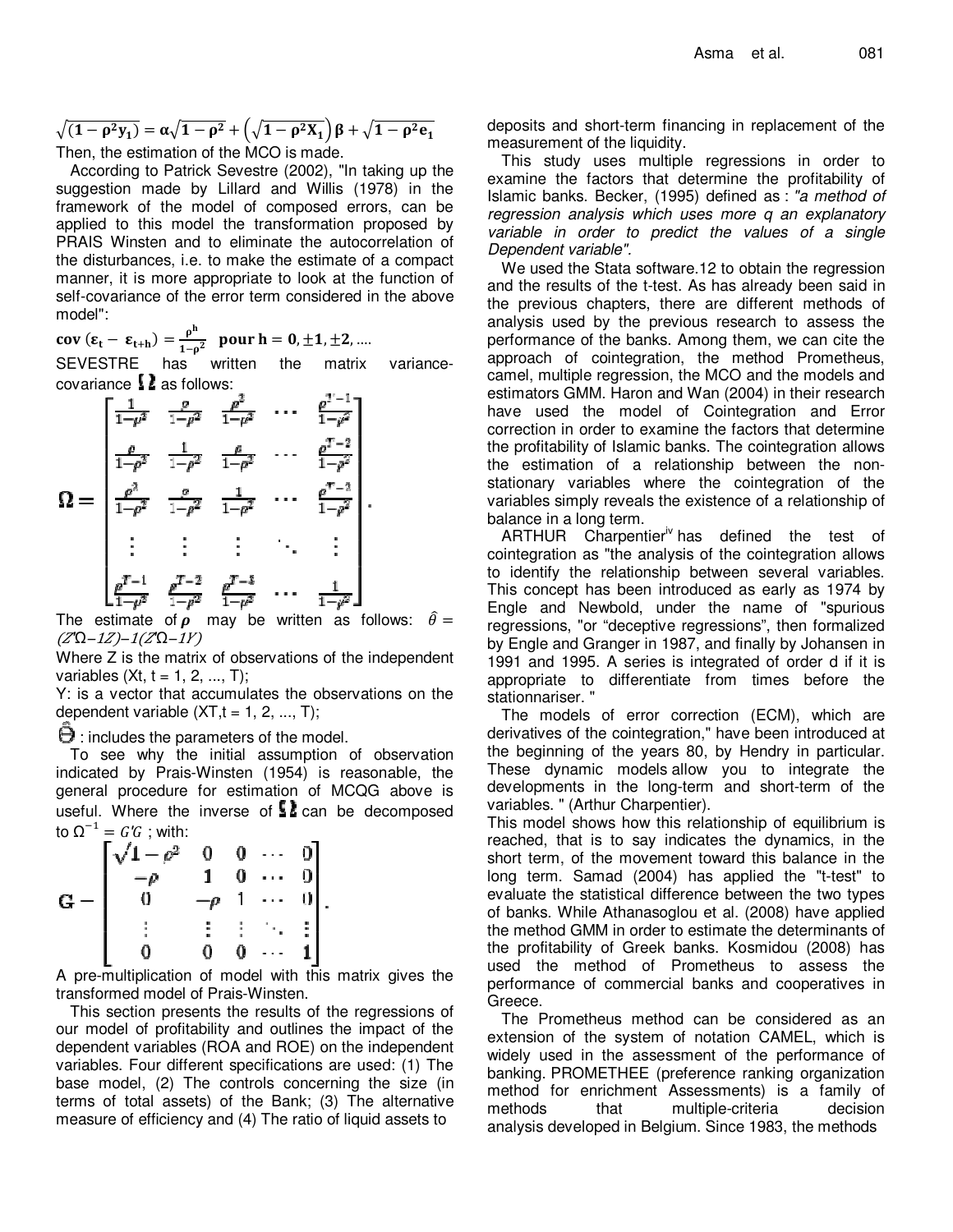| Variable    | Roa       | Roe       | Lipr      | Ea        | Cosir    | <b>Nthe</b> | Gdp       | Icc    |
|-------------|-----------|-----------|-----------|-----------|----------|-------------|-----------|--------|
| Roa         | 1.0000    |           |           |           |          |             |           |        |
| Roe         | 0.6299    | 1.0000    |           |           |          |             |           |        |
| Llpr        | $-0.0599$ | $-0.0419$ | 1.0000    |           |          |             |           |        |
| Ea          | 0.2688    | $-0.0558$ | $-0.1044$ | 1.0000    |          |             |           |        |
| Cosir       | $-0.3098$ | $-0.2962$ | 0.0300    | $-0.0446$ | 1.0000   |             |           |        |
| <b>Nthe</b> | 0.1207    | 0.1735    | 0.0541    | $-0.2047$ | 0.3404   | 1.0000      |           |        |
| Gdp         | $-0.0838$ | $-0.0142$ | 0.1810    | $-0.0832$ | 0.2394   | 0.1700      | 1.0000    |        |
| lcc         | 0.1211    | 0.0674    | $-0.0761$ | 0.1115    | $-0.116$ | $-0.0649$   | $-0.0555$ | 1.0000 |

**Table 3.** Correlation Matrix: total of the sample

PROMETHEE have experienced many developments in the initiative of their authors Jean-Pierre Brans and Bertrand Mareschal of the Free University of Brussels and of the Vrije University of Brussels. PROMETHEE is a prescriptive approach to analyze multi-criteria of a problem with a number of actions (or decisions) assessed according to several criteria. It is associated with the descriptive approach, which allows you to view the conflict and the synergies between criteria, GAIA : geometrical analysis for Interactive Aid.

We note that according to the table 3, there is a strong correlation (63%) between the two performance variables (the ROA and the ROE). Table 3 presents a matrix symmetric square which describes the correlation between the variables in this study. A correlation matrix is similar to a covariance matrix.

The ratio of equity on total assets (EA) has a significant relationship with the Variables COSR, GDP and ROE and are all statistically significant at a level of 5%. The greatest strength of the observed correlation is marked between ROA and the ratio of the ROE.

The variable COSR (Cost to Income Ratio = Total Cost / Total Assets) which refers to the effectiveness of the firm is significantly negative for the EA. Most of the other variables have a negative relationship with COSR, including the two measures of profitability, ROA and ROE. This is consistent with the obtained results by Heffernan and Fu (2008). There is a positive relationship between the variable (NLA) and the two Profitability Ratios ROE and ROA. Also, there is a link between the (LLR) and the ratio (COSR) and a negative relationship between COSR variable and the ratio (EA). This suggests an increase in the liquidity. Besides, the NLA is negatively correlated to EA and ICC.

The growth of the gross domestic product (GDP) has an effect on many factors related to the supply and the demand for loans and deposits. Concerning the correlation matrix, we find that the GDP has an inverse relationship with most of the variables such as ROA, ROE, EA and ICC, while it is positively correlated with the LLR COSR and NLA. This is consistent with the study of Kosmidou (2008); who said that the GDP has a negative impact on the ROA.

The variable of inflation, which is represented by the consumer price index (CPI), has a positive effect on the ROA, ROE and EA and a negative effect on the other variables.

The link between the ratio of return on assets (ROA) is positive with EA, ROA and the index of inflation. The most important correlation coefficient is noted between the two Profitability Ratios ROA and ROE.

The descriptive statistics for the data reviewed in this analysis are presented in table 4. The average, the gap type as well as the min and the max for each variable are shown in table 4. The average displayed is the average value of the independent variables during the period 2005-2011. The total number of panel data is balanced in 1288.

The average is described as a measure of the central position and the gap-type is a more precise measurement of the dispersion in the measure where all data are taken into account. In return, it is sensitive to extreme values (Michel Tenenhaus, p 15). The higher the gap type is the more important range (difference between maximum and minimum values) of values within the sample is the important.

The average of the dependent variables ROA and ROE are 2.22 and 13,001 % respectively. For variances-types the values are respectively 4.86 and 20.20 %. Six independent variables are selected for this study. This includes internal and external variables.

The LLR variable (loans loss reserves or reserves for losses on loans) is used to represent the quality of the assets. The average of LLR in the data is of USD 97607,45. The ratio (EA) is used in this study as a measure of the adequacy of the capital. The average for this variable is 19.25 % and its standard deviation is 18.80%. The variable (COSR) provides information on the effectiveness of the management with regard to the expenditure in relation to the revenues that it generates.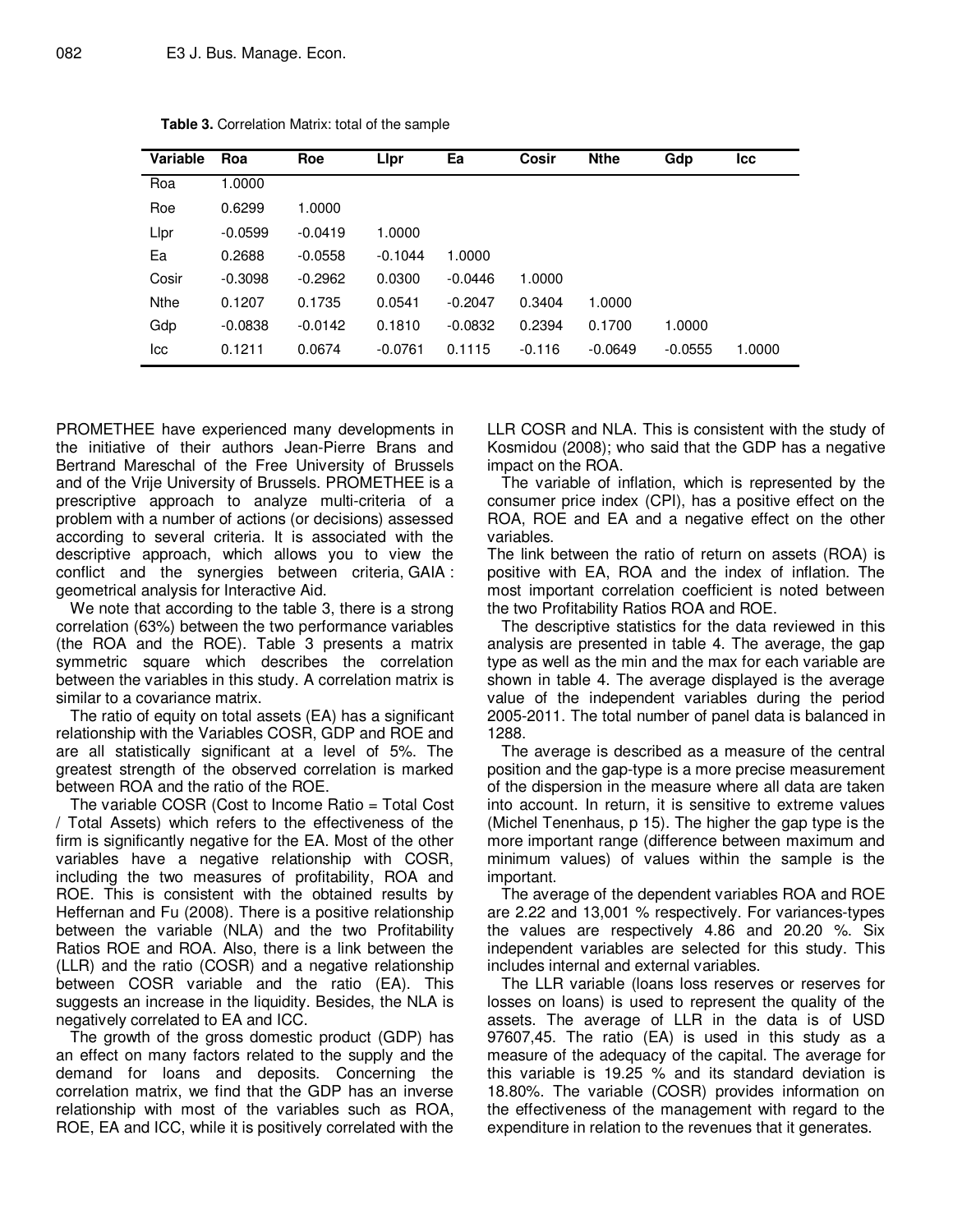| Max      | <b>Comments</b>         |
|----------|-------------------------|
| 53.09    |                         |
| 12.26667 | $N = 1288$<br>$N = 19A$ |

#### **Table 4.** Descriptive Statistics

| The variables |                | <b>Mean</b> | Std. Dev. | Min         | Max      | <b>Comments</b>         |
|---------------|----------------|-------------|-----------|-------------|----------|-------------------------|
|               | Overall        |             | 4.85944   | $-30.07$    | 53.09    |                         |
| Roa           | <b>Between</b> | 2.215945    | 2.461678  | $-7.027143$ | 12.26667 | $N = 1288$<br>$N = 184$ |
|               | Within         |             | 4.193173  | $-30.31423$ | 55.16012 | $T = 7$                 |
|               | Overall        |             | 20.20082  | $-199.92$   | 229.428  |                         |
| Roe           | <b>Between</b> | 13.00123    | 13.3816   | $-47.39371$ | 85.13086 | $N = 1288$<br>$N = 184$ |
|               | Within         |             | 15.16065  | $-162.3188$ | 157.2984 | $T = 7$                 |
|               | Overall        |             | 403993    | $-69000$    | 8047320  |                         |
| Lipr          | <b>Between</b> | 97607.45    | 249952.9  | $-2141.429$ | 2402237  | $N = 1288$<br>$N = 184$ |
|               | Within         |             | 317847    | $-2233424$  | 5742691  | $T = 7$                 |
|               | Overall        |             | 18.80487  | $-12.5674$  | 287.398  |                         |
| Ea            | <b>Between</b> | 19.24635    | 16.02897  | 2.659984    | 93.92356 | $N = 1288$<br>$N = 184$ |
|               | Within         |             | 9.894428  | $-30.70044$ | 252.6949 | $T = 7$                 |
|               | Overall        |             | 66.06814  | $\Omega$    | 754.0467 |                         |
| Cosir         | <b>Between</b> | 60.36735    | 45.27981  | 3.900723    | 279.9143 | $N = 1288$<br>$N = 184$ |
|               | Within         |             | 48.2115   | $-178.6155$ | 568.326  | $T = 7$                 |
|               | Overall        |             | 35.07693  | $-5.805$    | 578.6367 |                         |
| <b>Nthe</b>   | <b>Between</b> | 51.36035    | 23.70127  | $\Omega$    | 188.0638 | $N = 1288$<br>$N = 184$ |
|               | Within         |             | 25.90895  | $-110.6735$ | 441.9333 | $T = 7$                 |
|               | Overall        |             | 34.12723  | $\Omega$    | 194.1008 |                         |
| Gdp           | Between        | 17.2082     | 17.91836  | 79.60953    | 140.5491 | $N = 1288$<br>$N = 184$ |
|               | Within         |             | 29.07069  | 7.387712    | 173.6929 | $T = 7$                 |
|               | Overall        |             | 4.362921  | $-10.47967$ | 18.8     |                         |
| Icc           | <b>Between</b> | 5.136729    | 2.578486  | 2.405289    | 17.18571 | $N = 1288$<br>$N = 184$ |
|               | Within         |             | 3.523869  | $-7.748229$ | 11.76638 | $T = 7$                 |

The average value for COSR is 60,37% and its standard deviation is estimated to a value of 66.06%. The NLA is defined as net loans to total assets. It is a liquidity ratio that represents the percentage of the assets that comprise the portfolio of loans. Its average value is 51.36% and the standard deviation is 35.07%. The GDP is a macroeconomic variable and is only a sign of the growth of the gross domestic product. Its average and its standard deviation are worth 17.21 and 34.13% respectively. The Consumer Price Index (CPI) which indicates the inflation, has an average of 5.14% and 4.36% for the standard deviation.

#### **Results for the indicator ROA**

Table 5 indicates the results found during the estimation of our model taking into account the ratio ROA as an explanatory variable.

We note first of all that the explanatory variables in our model are delayed for a period which greatly reduces the possibility that they are endogenous to the measures of profitability. Our model of profitability is estimated by using the technique of estimating Prais-Winston which produces an estimate by the method of correction of .<br>standard error<sup>v</sup> from linear panel data. During the calculation of the gap-type and the matrix variancecovariance, the disturbances are assumed to be heterosedastic and simultaneously correlated. The results found during our estimation are described in table 6. The following table presents the results found when one we take the (ROA) as an explanatory variable. Three variables are significantly related with ROA: EA, COSR and GDP.  $R^2$  is a value of 0.2545, which means that ROA represents almost 26% of the whole sample. The constant is a negative value, it is equal to -0.26%.

The results found show that the variable (EA) has an important value and brings a significantly positive in the regression of the profitability of Islamic banks. Therefore, our results support the hypothesis H1 which says that the higher the ratio of own funds on assets, the more is the need for outside financing; which leads to the profitability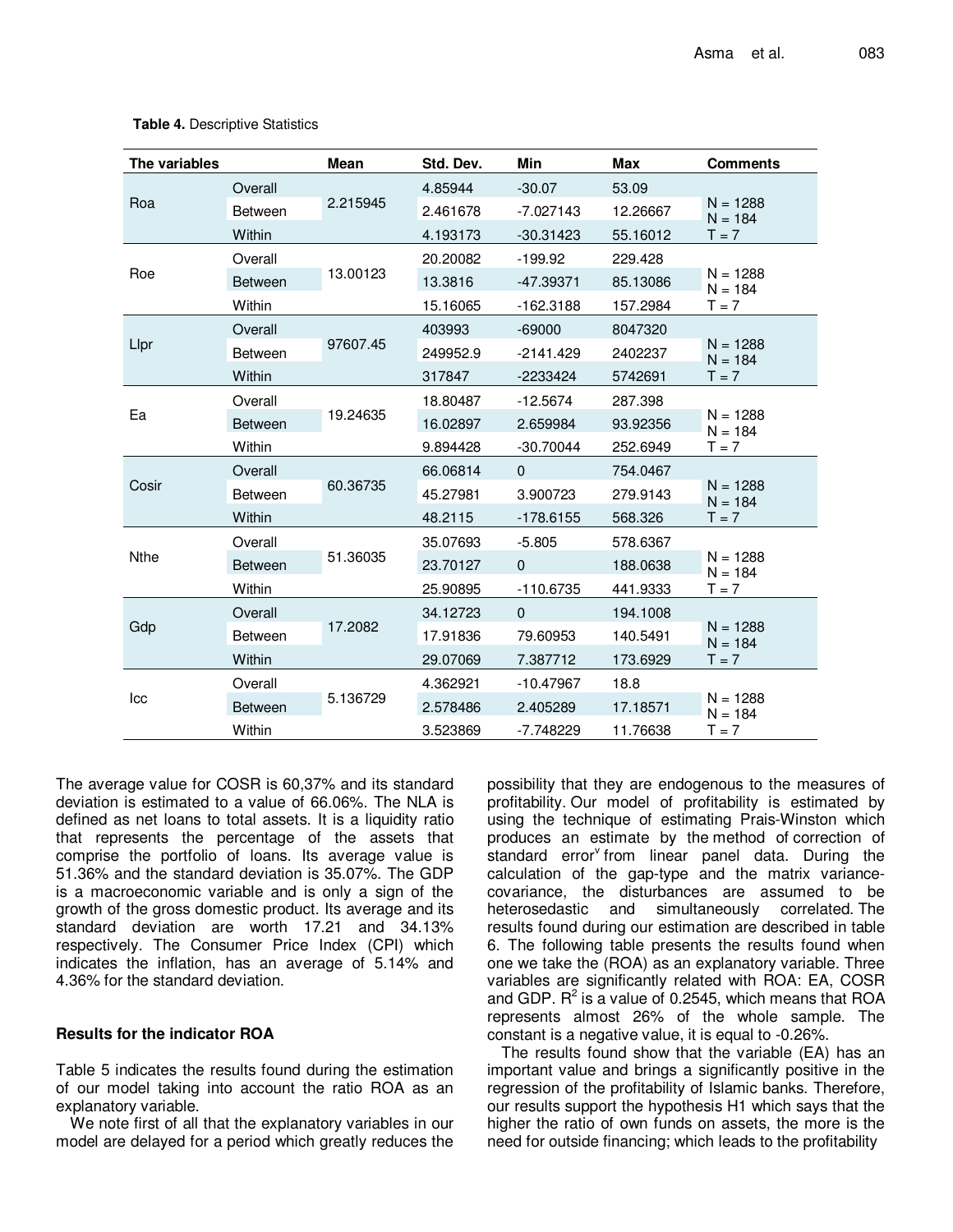| <b>Source</b><br>Model | SS<br>7692.89305 | Df<br>6   | <b>MS</b><br>1282.14884 |            | Number of $Obs = 1288$<br>$F(6, 1274) = 71.70$  |              |  |
|------------------------|------------------|-----------|-------------------------|------------|-------------------------------------------------|--------------|--|
|                        |                  |           |                         |            | $Prob > F = 0.0000$                             |              |  |
| Residual               | 22533.2228       | 1274      | 17.6869881              |            | $R-Squared = 0.2545$<br>Wo r-squared $= 0.2510$ |              |  |
| Total                  | 30226.1159       | 1280      | 23.614153               |            | Root MSE = $4.2056$                             |              |  |
| Roa                    | Coef.            | Std. Err. | Τ                       | $P>$ $ T $ | [95% Conf.Interval]                             |              |  |
| Lipr                   | $-3.26E - 07$    | 2.98e-07  | $-1.10$                 | 0.273      | $-9.10E - 07$                                   | 4.22e-07     |  |
| Ea                     | 0.0794388        | 0.006454  | 12.31                   | 0.000      | 0.0667773                                       | 0.0921004    |  |
| Cosir                  | $-0.0291822$     | 0.0019408 | $-15.04$                | 0.000      | $-0.0329898$                                    | $-0.0253746$ |  |
| <b>Nthe</b>            | 0.0451311        | 0.003652  | 12.36                   | 0.000      | 0.0379664                                       | 0.0522958    |  |
| Gdp                    | $-0.001485$      | 0.0036238 | $-0.41$                 | 0.682      | $-0.0085943$                                    | 0.0056242    |  |
| lcc                    | 0.0660424        | 0.0273387 | 2.42                    | 0.016      | 0.0124086                                       | 0.1196762    |  |
| Cons                   | $-0.0026038$     | 0.492957  | $-0.01$                 | 0.996      | $-0.9697005$                                    | 0.9644928    |  |

**Table 5.** The result of estimation by the method MCO<sup>vi</sup>: Total of the sample

of the Bank. This result is consistent with previous studies (Demirguc-Kunt and Huizinga, 1999; Kosmidou and al, 2006, Pasiouras and al, 2006; Athanasoglou and al, 2008; Heffernan and Fu, 2008). According to the results of this model the coefficient (NLA) is significant at the level of 5% on the whole of the sample. Therefore, bank liquidity appears to be a determining factor of the banking profitability.

We note from these results that the coefficient of LLR has a negative sign which is unexpected and is not significant. Therefore, the results do not support our hypothesis H2 which stipulates that this ratio of reserves for losses on loans (LLR) is positively correlated with the profitability.

As expected, the coefficient of COSR seems to be negative and significant at the level of 1%, which suggests that the effectiveness in the management of expenditure is a robust determinant of profits for Islamic banks. This result confirms the hypothesis H3 which asserts that the cost and income are negatively related to the profitability of Islamic banks. Kosmidou et al. (2006) of same Pasiouras et al. (2006) also confirm this inverse relationship in their studies, respectively, on the United Kingdom and European banks.

Regarding to the external determinants of the profitability, table 6 shows that the growth of the GDP is significantly related to the profitability of conventional banks.

However, the coefficient of inflation is significantly positive at 5%, for the whole of the sample. This last result is similar with the studies of (Athanasoglou and al, 2008; Kosmidou and al, 2006; Pasiouras and al, 2007 and Demirguc-Kunt and Huizinga, 1999) and confirms the hypothesis H6 which says that high rates of inflation are generally associated with high rates of interest on loans,

which lead to a higher banking profitability (Hassan and Bashir, 2003).

Our model is written as follows:

 $ROA = 0.4588247 - 4.05e^{-7} (LLR) + 0.0810508 (EA) - 0.0329554 (COSR)$  $+ 0.0516357 (NLA) - .0050595 (GDP) + 0.0544503 (CPI)$ 

# **Results for the indicator ROE**

ROE is the ratio of the "net income after tax of the Bank divided by its total capital in actions" (Rose, 2002). The performance its equity (ROE ) is considered as one of the ratios of performance and profitability ( Tarawneh , 2006). It indicates to what extent the management of the enterprise is capable of transforming of own funds $\frac{v}{v}$  in the net profit. It is the rate of return that relates to the shareholders of The Bank ( Samad , 1999). When the ROA and ROE is higher, it reflects the efficiency of the management of the Bank.

Several empirical studies have focused on the comparison of the profitability of Islamic banks and conventional banks ones. Some works reveal that the Islamic banks are more profitable compared to conventional banks (Olson and Zoubi, 2008; Hassoune, 2002; Iqbal, 2001; Rosly and Bakar, 2003). However, other empirical studies found different results (Metwally, 1997; Ahmed and Hassan, 2007; Kader and Asarpota, 2007). Olson and ZOUBI (2008) compared 28 conventional banks to 16 Islamic ones in the Gulf region for the period 2000-2005. Their study confirms that the Islamic banks are more profitable and shows that the profitability of the assets and the profitability of equity are significantly higher in Islamic banks. The ratio of net margin is two times higher for the Islamic banks compared to conventional ones, and the difference is significant. Their study, also, reveals that the Islamic banks pay to their shareholders of dividends is more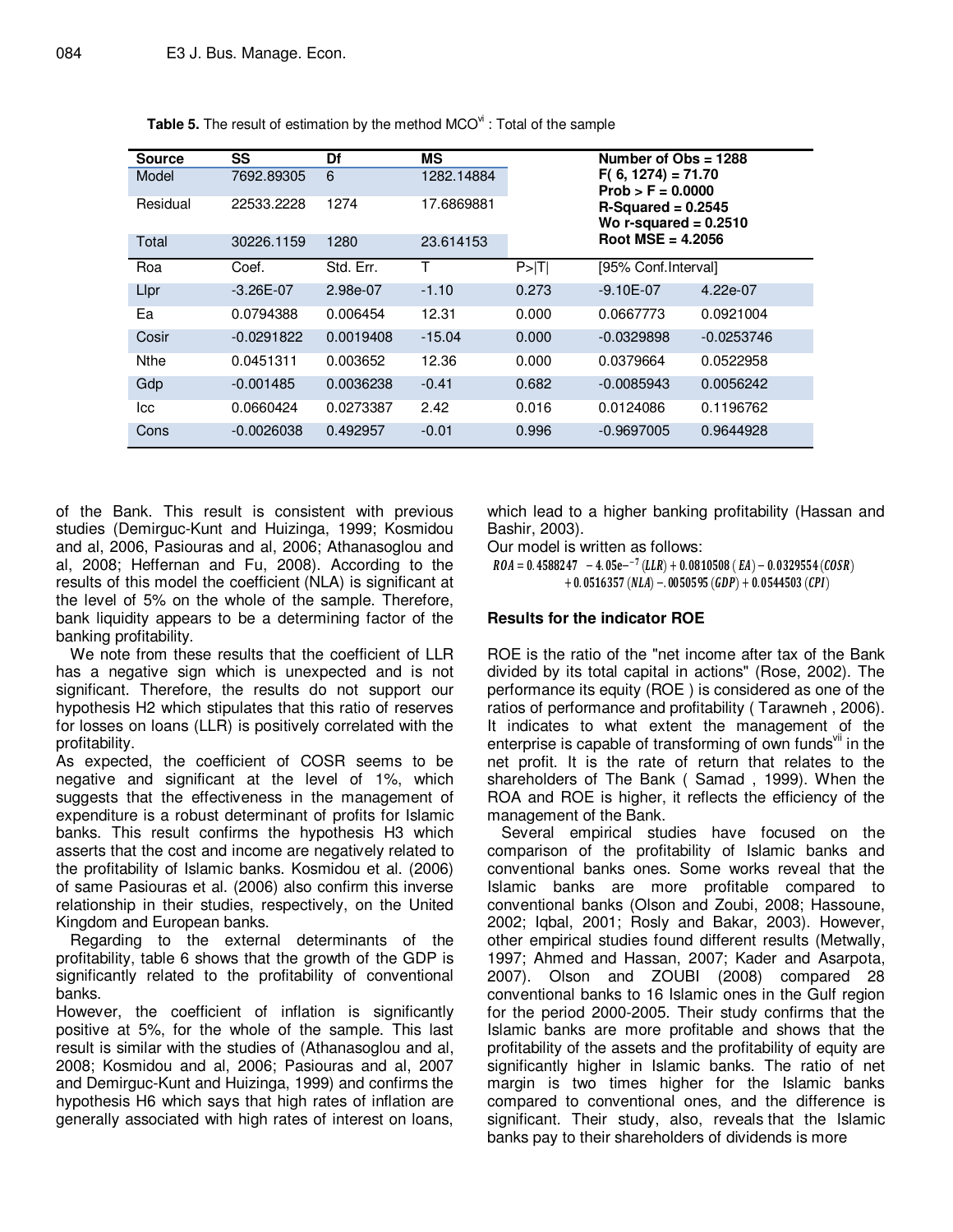**Table 6.** Results of the estimation by the method Prais-Winston: Total of the sample

Prais-Winsten regression, correlated panels standard corrected errors (PCSEs)

| Variable Group: Bank Number of Obs = 1288<br>Time variable: Year Number of groups = 184<br>Panels: correlated (balanced) OBS per group: $min = 7$<br>Autocorrelation: Panel-specific $AR(1)$ avg = 7<br>$Max = 7$<br>Estimated covariances = $16836$ R-Squared = 0.3332<br>Estimated autocorrelations = $183$ Wald Chi2(6) = $336.27$<br>Estimated coefficients = $7$ PROB > Chi $2 = 0.0000$ |              |           |          |                          |                      |               |  |  |
|-----------------------------------------------------------------------------------------------------------------------------------------------------------------------------------------------------------------------------------------------------------------------------------------------------------------------------------------------------------------------------------------------|--------------|-----------|----------|--------------------------|----------------------|---------------|--|--|
| <b>Panel-corrected</b>                                                                                                                                                                                                                                                                                                                                                                        |              |           |          |                          |                      |               |  |  |
| Roa                                                                                                                                                                                                                                                                                                                                                                                           | Coef.        | Std. Err. | Ζ        | P >  z                   | [95% Conf. Interval] |               |  |  |
| Llpr                                                                                                                                                                                                                                                                                                                                                                                          | $-4.05E-07$  | 1.36e-07  | $-2.98$  | 0.003                    | $-6.71E-07$          | $-1.39E - 07$ |  |  |
| Ea                                                                                                                                                                                                                                                                                                                                                                                            | 0.0810508    | 0.0220235 | 3.68     | 0.000                    | 0.0378855            | 0.1242161     |  |  |
| Cosir                                                                                                                                                                                                                                                                                                                                                                                         | $-0.0329554$ | 0.0023107 | $-14.26$ | 0.000                    | $-0.0374843$         | $-0.0284264$  |  |  |
| <b>Nthe</b>                                                                                                                                                                                                                                                                                                                                                                                   | 0.0516357    | 0.0066772 | 7.73     | 0.000                    | .0385486             | 0.0647228     |  |  |
| Gdp                                                                                                                                                                                                                                                                                                                                                                                           | $-0.0050595$ | 0.0028152 | $-1.80$  | Execution<br>time: 0.066 | $-0.0105772$         | 0.0004582     |  |  |
| lcc                                                                                                                                                                                                                                                                                                                                                                                           | 0.0544503    | 0.0308781 | 1.76     | 0.078                    | $-0.0060697$         | 0.1149702     |  |  |
| Cons                                                                                                                                                                                                                                                                                                                                                                                          | 0.4588247    | 0.7279992 | 0.63     | Execution<br>time: 0.541 | $-0.9680274$         | 1.885677      |  |  |
| Rhos                                                                                                                                                                                                                                                                                                                                                                                          | 0.5175012    | 0.9107468 | 1        | 0.8477848                |                      |               |  |  |

Source: Estimated Results with STATA.12

important compared to their conventional counterparts. The study of Iqbal (2001) revealed that the Islamic banks record higher profitability of own capital and profitability of assets compared to a reference sample of conventional banks for the period 1990-1998. The study focused on 24 Islamic banks; 12 are from 10 different countries. The study conducted by Rosly and Bakar (2003) has also shown that the profitability of the assets and the profit margin of Islamic banks are higher in Malaysia during the period 1996-1999.viii

However, other empirical studies found different results (Metwally, 1997; Ahmed and Hassan, 2007; Kader and Asarpota, 2007). Metwally (1997) compared 30 banks, 15 are Islamic during the period 1992-1994. Its results reveal that the Islamic banks do not seem to be very different from their conventional counterparts in terms of profitability of assets and the rate of return on the deposits. The two types of banks offer equivalent returns to their constituencies. Olson and ZOUBI (2008) have shown that the expected returns are similar to those offered on the conventional deposits of same maturity knowing that the rates of returns on the Islamic deposits should depend on future profits. Ahmed and Hassan (2007) have also shown that the activity Islamic banking as well as conventional generate ones a profitability of capital and a profitability of similar assets in Bangladesh. Kader and Asarpota (2007) have shown that the Islamic banks in the United Arab Emirates generate a lower profitability of capital own in the period 2000-2004. The

determinants of the profitability of banks have long been a major axis of research in many countries. These studies have focused on the two categories of banks, the Islamic (Srairi, 2008; Sanusi and Ismail, 2005; Bashir and Hassan, 2003; Bashir, 2003; Sudin, 1996) and conventional (Olson and Zoubi, 2011; Dietrich and Wanzenried, 2011; Athanasoglou and al, 2008; Rouisi and al, 2008; Srairi, 2008; Pasiouras and Kosmidou, 2007; Ben Naceur and Goaied, 2003).

Even the role of Islamic banks in the area of financial stability has already been analyzed in 18 countries, between 1993 and 2004 (Čihák and Hessen, 2008). They analyze the financial stability by using the z-score. Their results indicate an interesting difference in the stability of small and large Islamic banking institutions. It has been found that the smaller banks have proved to be much more stable than those operating at a larger scale. The proposed explanation is that the Islamic banks tend to have difficulties in the monitoring of credit risk when the company becomes larger and therefore more complex. The limits of this management of credit risk on a larger scale means problems of moral hazard. The small banks have a tendency to concentrate on low-risk investments, while the large Islamic banks perform more risky financing (PLS). Table 7 and 8 show us the results found during the estimation of our empirical model while taking into account the ratio ROE as an explanatory variable.

The results of table 8 show that the coefficient (EA) is negative but not significant for the conventional banks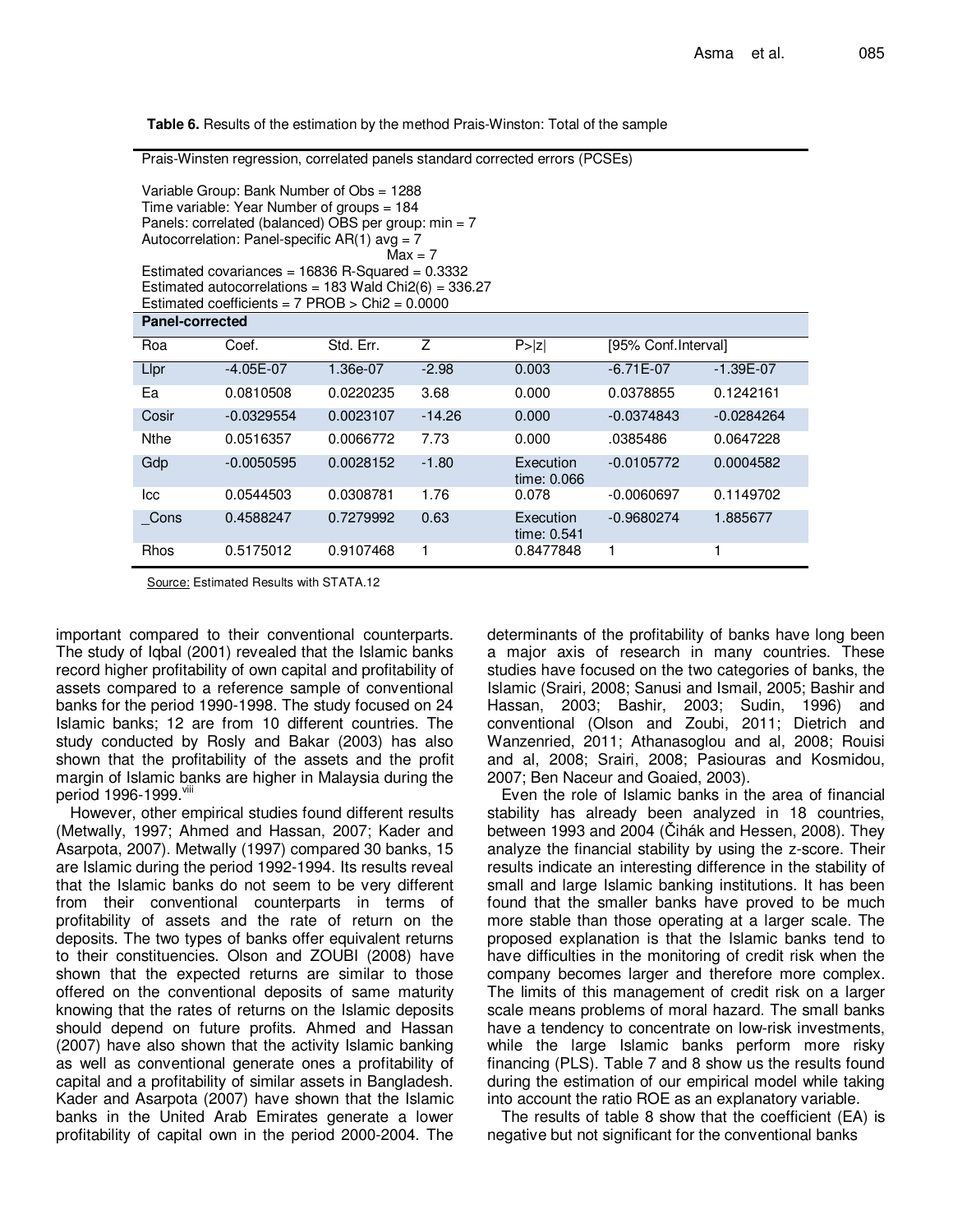| <b>Source</b> | SS           | Df        | МS         |         | Number of $Obs = 1288$<br>$F(6, 1274) = 46.08$ |             |  |
|---------------|--------------|-----------|------------|---------|------------------------------------------------|-------------|--|
| Model         | 93147.6891   | 6         | 15524.6149 |         | $Prob > F = 0.0000$<br>$R-Squared = 0.1783$    |             |  |
| Residual      | 429185.657   | 1274      | 336.880422 |         | Wo r-squared = $0.1745$                        |             |  |
| Total         | 522333.347   | 1280      | 408.072927 |         | Root $MSE = 18.354$<br>Root $MSE = 4.2056$     |             |  |
| Roa           | Coef.        | Std. Err. | Т          | $P>$  T | [95% Conf.Interval]                            |             |  |
| Lipr          | $-2.62E-06$  | 1.30e-06  | $-2.02$    | 0.044   | $-5.17E-06$                                    | -7.55E-08   |  |
| Ea            | $-0.0191307$ | 0.0281668 | $-0.68$    | 0.497   | $-0.0743892$                                   | 0.0361277   |  |
| Cosir         | $-0.1237463$ | 0.0084703 | $-14.61$   | 0.000   | $-0.1403637$                                   | $-0.107129$ |  |
| <b>Nthe</b>   | 0.1762997    | 0.0159385 | 11.06      | 0.000   | 0.1450311                                      | 0.2075683   |  |
| Gdp           | 0.0241987    | 0.0158152 | 1.53       | 0.126   | $-0.006828$                                    | 0.0552254   |  |
| lcc           | 0.1879733    | 0.1193133 | 1.58       | 0.115   | $-0.0460989$                                   | 0.4220454   |  |
| Cons          | 8.239144     | 2.151394  | 3.83       | 0.000   | 4.01848                                        | 12.45981    |  |

|  |  | Table 7. The result of estimation by the OLS method |  |  |
|--|--|-----------------------------------------------------|--|--|
|--|--|-----------------------------------------------------|--|--|

**Table 8.** Results of the estimation by the method Prais-Winston: Total of the sample

Prais-Winsten regression, correlated panels standard corrected errors (PCSEs)

| Fidis-WillisterFiegression, correlated pariers standard corrected errors (FOSES)                                                                                                                                                                                                                                                                                                                                     |              |           |         |           |                     |              |  |  |
|----------------------------------------------------------------------------------------------------------------------------------------------------------------------------------------------------------------------------------------------------------------------------------------------------------------------------------------------------------------------------------------------------------------------|--------------|-----------|---------|-----------|---------------------|--------------|--|--|
| Variable Group: Bank Number of Obs = 1288<br>Time variable: Year Number of groups = 184<br>Panels: correlated (balanced) OBS per group: $min = 7$<br>Autocorrelation: Panel-specific AR(1) avg = 7<br>$Max = 7$<br>Estimated covariances = $16836$ R-Squared = 0.2488<br>Estimated autocorrelations = 183 Wald Chi $2(6)$ = 134.55<br>Estimated coefficients = $7$ PROB > Chi $2 = 0.0000$<br><b>Panel-corrected</b> |              |           |         |           |                     |              |  |  |
| Roa                                                                                                                                                                                                                                                                                                                                                                                                                  | Coef.        | Std. Err. | z       | P >  z    | [95% Conf.Interval] |              |  |  |
|                                                                                                                                                                                                                                                                                                                                                                                                                      |              |           |         |           |                     |              |  |  |
| Lipr                                                                                                                                                                                                                                                                                                                                                                                                                 | $-2.23E-06$  | 8.20e-07  | $-2.71$ | 0.007     | $-3.83E-06$         | $-6.18E-07$  |  |  |
| Ea                                                                                                                                                                                                                                                                                                                                                                                                                   | 0.0282099    | 0.0623152 | 0.45    | 0.651     | $-0.0939257$        | 0.1503454    |  |  |
| Cosir                                                                                                                                                                                                                                                                                                                                                                                                                | $-0.1194376$ | 0.0159027 | $-7.51$ | 0.000     | $-0.1506064$        | $-0.0882688$ |  |  |
| <b>Nthe</b>                                                                                                                                                                                                                                                                                                                                                                                                          | 0.2010957    | 0.0207873 | 9.67    | 0.000     | 0.1603534           | 0.2418381    |  |  |
| Gdp                                                                                                                                                                                                                                                                                                                                                                                                                  | 0.0039743    | 0.0132549 | 0.30    | 0.764     | $-0.0220048$        | 0.0299534    |  |  |
| lcc                                                                                                                                                                                                                                                                                                                                                                                                                  | 0.1261897    | 0.1229959 | 1.03    | 0.305     | $-0.1148778$        | 0.3672572    |  |  |
| Cons                                                                                                                                                                                                                                                                                                                                                                                                                 | 7.787607     | 2.39711   | 3.25    | 0.001     | 3.089358            | 12.48586     |  |  |
| <b>Rhos</b>                                                                                                                                                                                                                                                                                                                                                                                                          | 0.3973019    | 0.7304899 | 0.94769 | 0.4265794 | $-0.0255404$        |              |  |  |

(it is equal to  $0.879 > 0.05$ ), which is not the case for the Islamic Banks (Athanasoglou et al. (2008)). As expected, the coefficient Nthe is positive and significant at the 5% threshold. We reject, therefore, the hypothesis H4 which stipulates that the NLA has a negative impact on the profitability of banks.

According to the table of results estimated by the method Prais Winston, the variable (LLR) is significant and negatively related to profitability. This contradicts with the hypothesis H3. This leads to reduce the income interest and increase the costs of provisioning the bank (Kosmidou et al., 2006). In accordance with our previous results, the coefficient (COSR) is negative and statistically significant at the 1% level on the whole of the sample. As well, the effectiveness is considered one of the determinants of the performance of Islamic banks.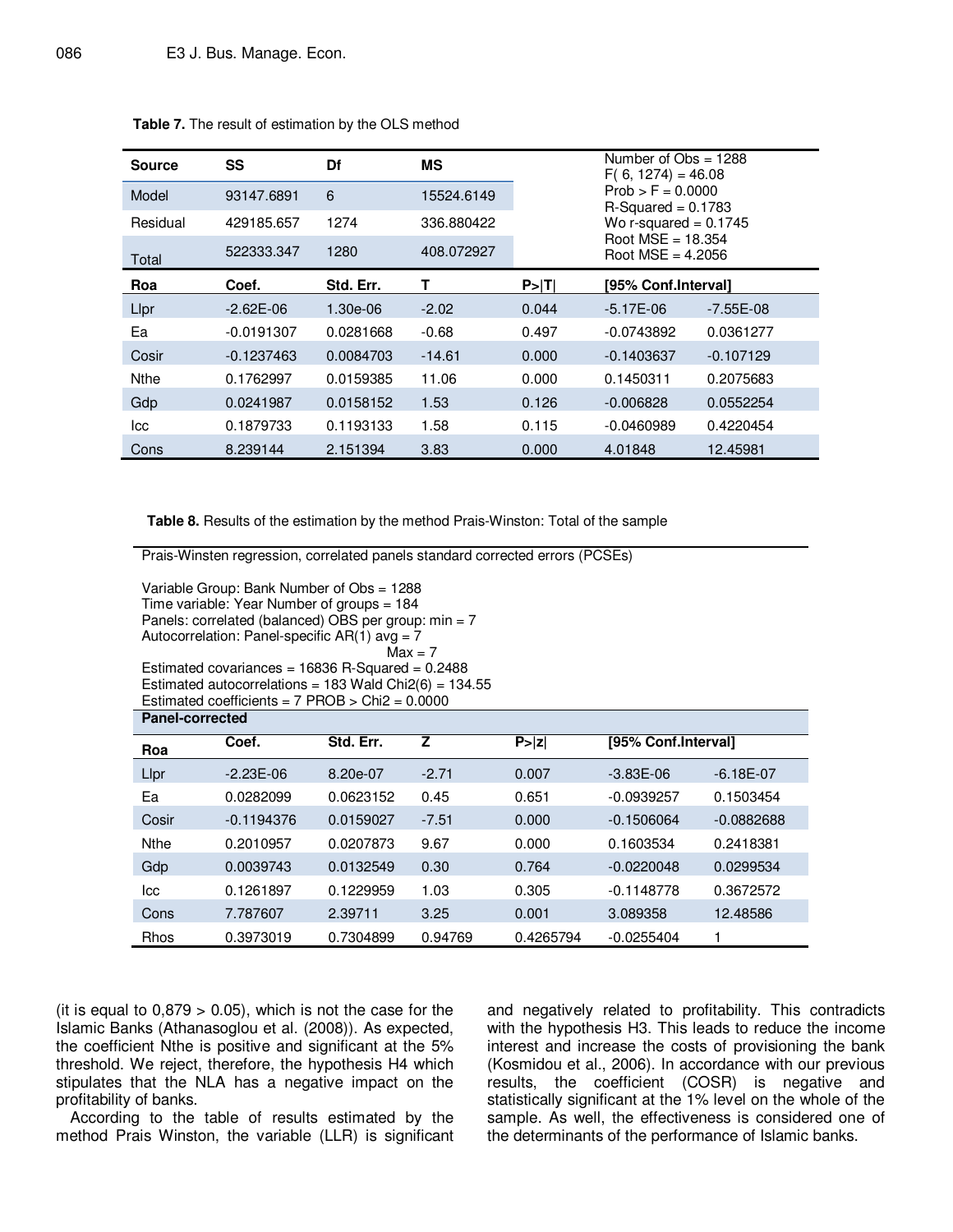While the inflation positively affects and not significantly the profitability, we are announcing, in this case, a non significant relationship between GDP growth and profitability.

As indicated in the previous table, two independent variables are important in this regression model: the (COSR) and the growth of ratio of inflation (ICC). Product COSR the t value the highest among all the variables of these two models of profitability that is 14.26. The explanatory power of ROE which is indicated by R square is 25%. The value of the constant for this model is 7,787.

Where our model will be as follows:

 $ROE = 7.787607 - 2.23 \cdot e^{-6} (LLR) + 0.0282099 (EA) - 0.1194376 (COSR) + 0.2010957 (NLA)$  $+ 0.0039743$  (GDP)  $+ 0.1261897$  (CPI)

#### **Conclusion**

The recent rapid growth in the Islamic banking sector has attracted the interest of researchers to better understand the determinants of Islamic bank profitability. In this article, we have examined this problem by using a set composed of 184 banks, of which 52 are conventional and 132 are Islamic, operating in the MENA region between 2005 and 2011. More specifically, we have considered the impact of efficiency, the capital, the quality of the assets and the liquidity on the profitability of Islamic and conventional banks. After analyzing the factors determining the profitability of banking and the macroeconomic environment, we find the elements supporting our main assumptions. More specifically, we find that the strength of the capital, measured by the ratio (EA) is significantly and positively related to ROA. This provides support to our hypothesis  $H_1$ , stipulating that the well capitalized banks are faced with a reduction of costs of external financing, which reduces costs and improves the profits (Demirguc-Kunt and Huizinga, 1999; Kosmidou and al, 2006; Pasiouras and al, 2006; Athanasoglou and al, 2008; Heffernan and Fu, 2008). The results found show that the effectiveness is linked with the ratio (COSR), and negatively affects the profitability of the Islamic Bank in a significant way, and seems to be the most important determinant of this profitability. In accordance with our hypothesis H3, this conclusion is in agreement with previous studies, as Pasiouras (2007), Kosmidou et al. (2005), and Kosmidou et al. (2006).

In addition, the impact of liquidity on the performance of the Bank varies depending on the measure of profitability used. More specifically, the liquidity is not significantly related to ROA and ROE. These results provide partial support for hypothesis H4 and indicate that the high NLA ratios may reduce the liquidity and increase the number of borrowers marginal, which reduces the performance of the bank (Demirguc-Kunt and Huizinga, 1999). The impact of the quality of the assets, measured with reserves for losses on loans (LLR), is positive and significant. This conclusion, in contradiction with the

hypothesis H3, could be explained by the fact that these ratios are high. It may indicate a poor quality of loans, which could reduce the interest income and increase the costs of provisioning the bank (Kosmidou et al., 2006).

Finally, it is deduced that the macro-economic environment is favorable ( the growth of GDP and inflation) and seems to stimulate higher profits. This is similar to the conventional banks, where the growth of GDP and inflation have been found positively significant with the ratios of the banking performance.

On the whole, the similarity between the Profitability determinants results between the traditional Islamic banks clearly indicates that the techniques and the tools developed in the literature on the conventional banking services are potentially applicable to a Islamic banking system.

#### **References**

- Bashir A-HM (1999). "Risk and Profitability measures in Islamic Banks: The Case of two Sudanese banks", Islamic Econ. Studies. 6: 1-24.
- Hasan M, Dridi J (2010). the effects of global crisis there Islamic and conventional banks: a comparative study, IMF Working Paper 10/201.
- Hassan MK, Bashir AM (2003)" Determinants of Islamic banking profitability," ERF paper.
- Hassan MK, Samad M, Islam MM (2003). "The performance evaluation of the Bahraini banking system". University of New Orleans: Working Paper.
- Salman SA (2011). "Islamic Banking in the MENA region" the World Bank, Islamic Development Bank - Islamic Research and Training Institute.
- Samad A, Hassan M (2001). the performance of Malaysian Islamic Bank During 1984 -1997: Year explanatory study, Economics, 10 (1and2): 7-26.
- Samad A, Hassan MK (1999). "The performance of Malaysian Islamic Bank during 1984-1997: An Exploratory Study", International Journal of Islamic Financial Services, 1.

#### **Endnotes**

- I. Kuwait, UAE, Bahrain, Jordan, Egypt, Turkey, Bangladesh, Qatar, Malaysia, Saudi Arabia
- II. Hasan.M and Dridi.I, (2010): "Put to the test: Islamic banks have better resisted to the crisis that the conventional banks", Finance and Development, December 2010, pp46-47.
- III. SALMAN Syed Ali, (2011): "Islamic Banking in the MENA region" the World Bank, Islamic Development Bank - Islamic Research and Training Institute.
- IV. http://perso.univ-rennes1.fr/arthur.charpentier/TS2.pdf
- V. "If the residue is stationary we can estimate a model called model of correction of errors (ERM), which incorporates the variables in variation and level (the theorem of the representation of Granger highlights the link between cointegration and model to correction of error). The employment of a model to correction of error in the case of the cointegration allows to obtain more reliable forecasts than if we had used the long-term relationship because the results of the estimation of this relationship are distorted by the nonstationarity of the series." Hélène HAMUSULTANE (http://helenehamisultane.voila.net/travaux/MCE.pdf).
- VI. The presence of heteroskedasticity and autocorrelation ===> The use of OLS can biais the results of estimation ===> We use the technique of Prais-Winston in order to correct these problems